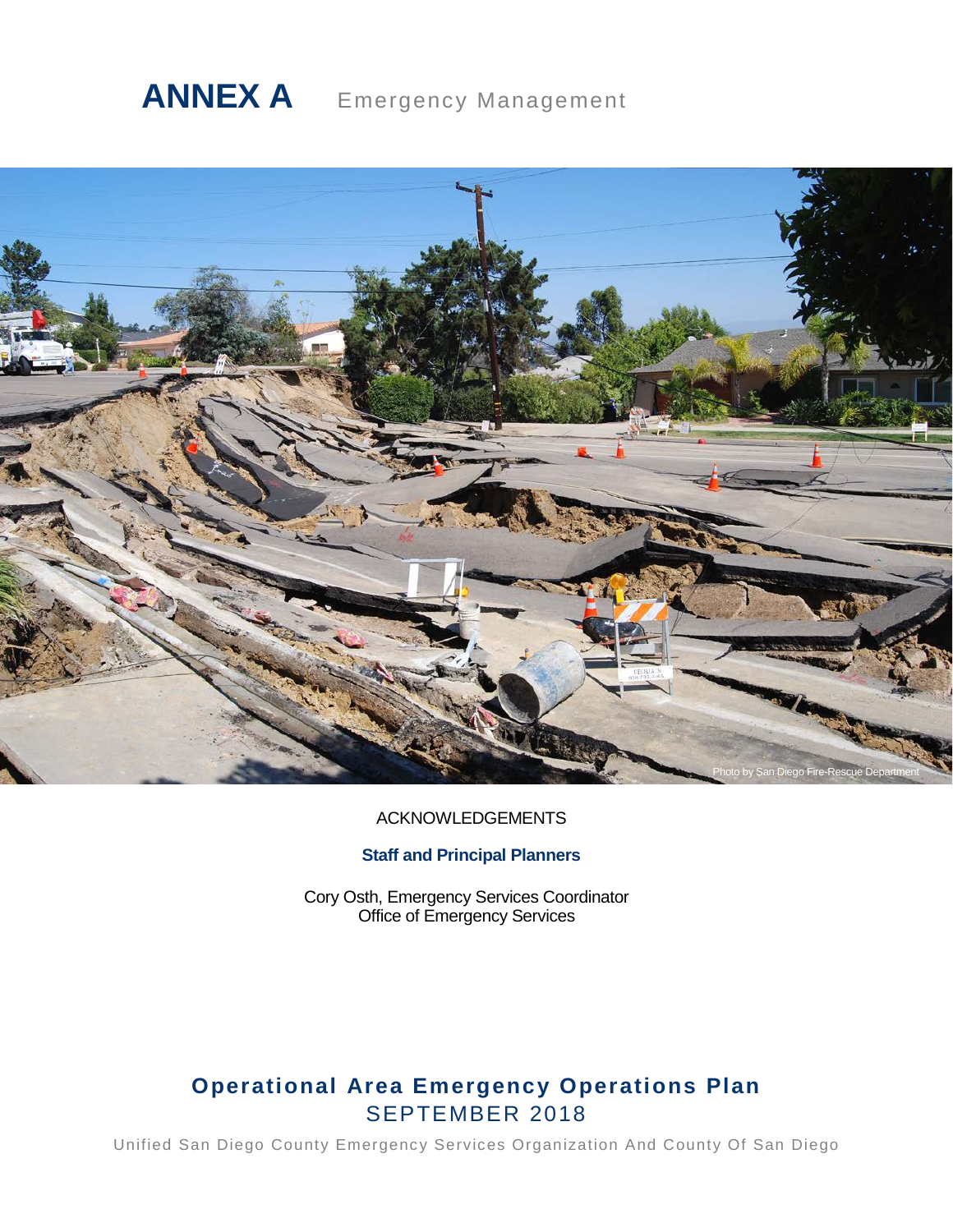#### **EXECUTIVE SUMMARY**

The Emergency Management Annex describes the Emergency Operations Center (EOC) and the positions and activities within the EOC. It states that if a disaster occurs in the unincorporated area of the County, the Chief Administrative Officer (CAO) will direct the emergency as the Director of Emergency Services. If the disaster or emergency occurs in more than one jurisdiction or tribal nation, the CAO will become the Coordinator of Emergency Services and will coordinate resources. The coordination or direction will be carried out at the Operational Area (OA) EOC.

#### **TABLE OF CONTENTS**

| <b>Concept of Operations and</b>          |  |
|-------------------------------------------|--|
| <b>Activation of Mutual Aid</b><br>2      |  |
| Organization and Assignment of            |  |
| 6<br><b>Responsibilities</b>              |  |
| Direction, Control, or Coordination<br>13 |  |
| Information Collection and                |  |
| <b>Dissemination</b><br>13                |  |
| <b>Communications</b><br>15               |  |
| <b>Annex Development and</b>              |  |
| <b>Maintenance</b><br>16                  |  |
| <b>Authorities and References</b><br>16   |  |

#### **GENERAL**

#### **INTRODUCTION**

Emergency Management within the San Diego Operational Area (OA) consists of the synchronization of a myriad of governmental, non-profit, and business organizations into a single focused response. The ultimate goal is to save lives protect property and the environment and minimize socio-economic loss from the disaster or emergency.

#### **PURPOSE**

The purpose of the Emergency Management Annex is to describe how emergencies will be managed within the OA and to describe the organization and operation of the Operational Area Emergency Operations Center (OA EOC) and its role in supporting emergency response.

#### **SCOPE**

The Emergency Management Annex is responsible for supporting overall management of incident response activities within the OA. This annex provides the core management and administrative functions in support of the OA EOC.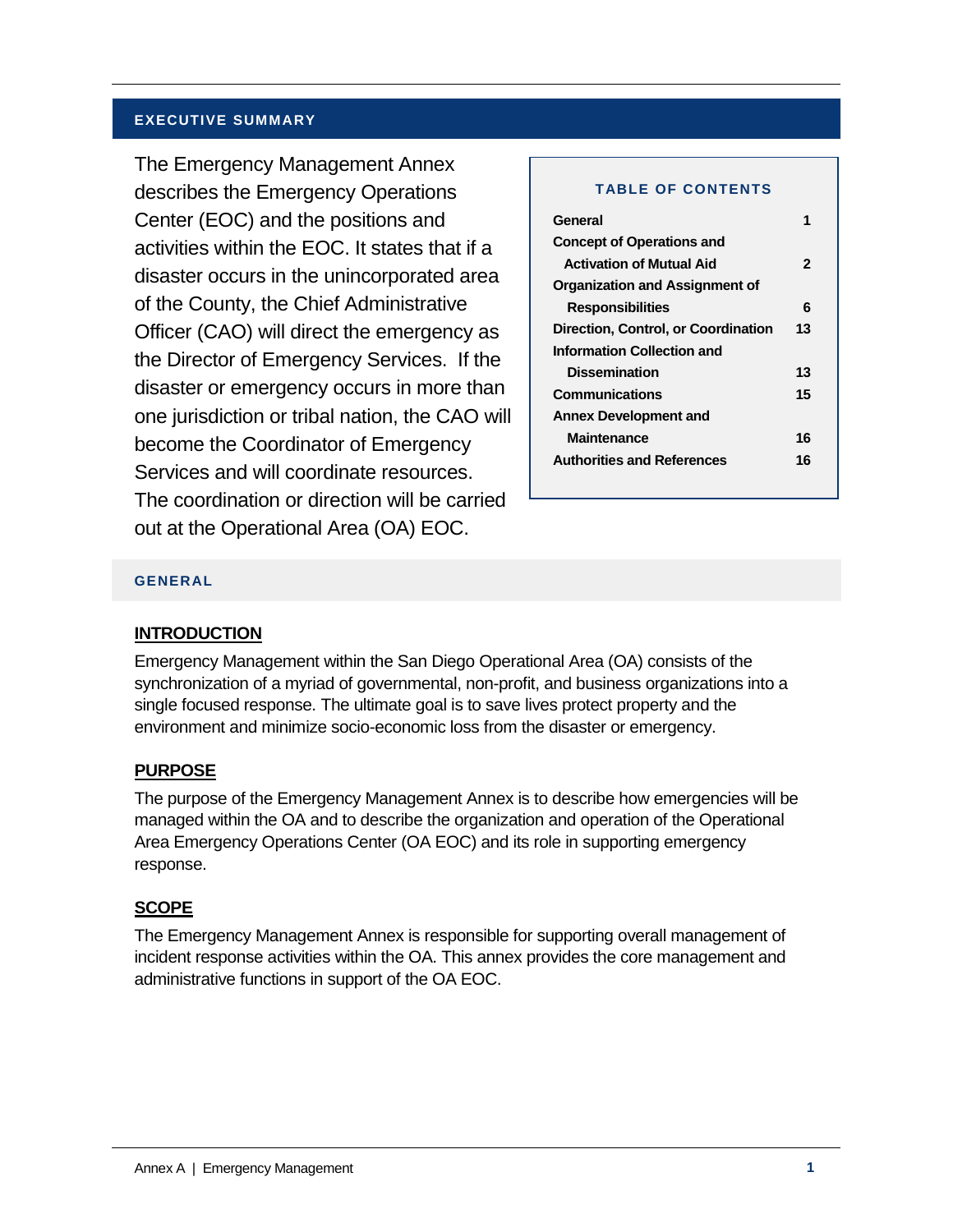# **OBJECTIVES**

- To provide a basis for centralized control, coordination, and direction of emergency operations.
- To describe the OA EOC functional responsibilities under the California Standardized Emergency Management System (SEMS) and the National Incident Management System (NIMS).

# WHOLE COMMUNITY APPROACH

The San Diego Operational Area is committed to achieving and fostering a whole community emergency management system that is fully inclusive of individuals with disabilities and others with access and functional needs. For further details on our whole community approach to emergency management, which includes the integration of inclusive emergency management practices, refer to the Basic Plan.

## **CONCEPT OF OPERATIONS**

When an emergency occurs within the OA, the response is led by the incident commanders in the field and supported and coordinated by the region's EOCs. In major disasters, the response is conducted in two phases. First, the OA assembles and allocates all needed local resources to respond to the incident. Over time, the focus transitions to effectively and efficiently integrating state and federal support resources into the response.

#### **COORDINATION**

Coordination within the Management Section in the OA EOC is one of the keys to successful response operations. When decision makers are together in one location, staff and resources can be utilized in the most effective manner. This section includes directors or representatives of County Departments, selected and led by the Director/Coordinator of Emergency Services (Chief Administrative Officer (CAO)) or his/her designee, and Directors of special districts affected by the disaster.

When a disaster occurs, communication and coordination with OA/County/City Departments, special districts, other cities, tribal nations, news media, state and federal agencies, and all others "outside" of the OA EOC, must be accurate and consistent with the Policy guidelines and directives.

The San Diego County Operational Area Emergency Operations Plan (OA EOP) has been designed to follow SEMS and the NIMS.

#### **PRIORITIES**

The following are priorities when conducting and coordinating disaster operations:

• Meeting the immediate needs of people (rescue, evacuation, medical care, public information, food, shelter, clothing) including people with disabilities and other access and functional needs.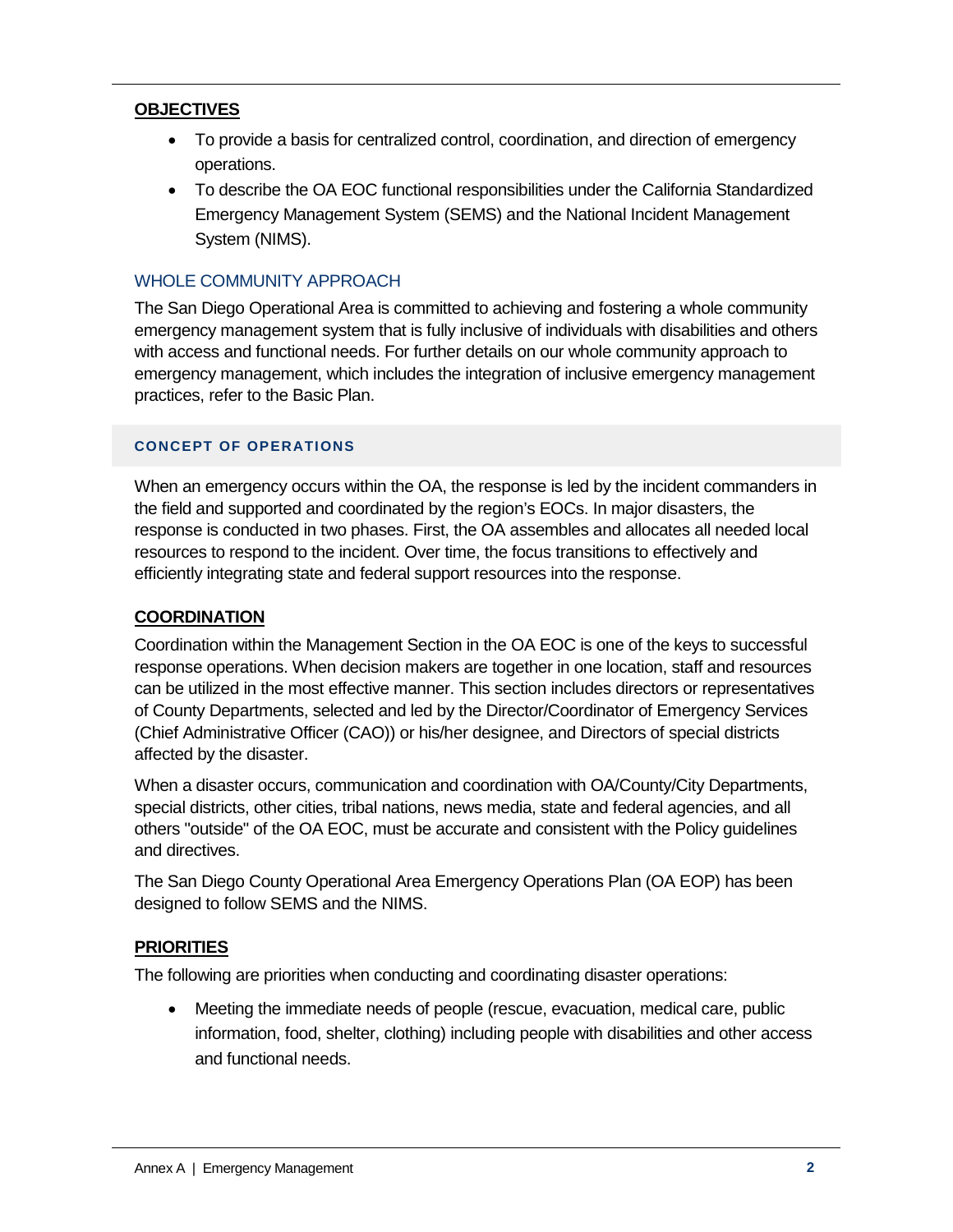- Restoration of facilities/utilities, whether public or privately owned, which are essential to the health, safety and welfare of citizens (sanitation, water, electricity, road, street, and highway repair).
- Meeting the rehabilitation needs of people (temporary housing, food stamps, employment, etc.).
- As much as possible, providing for the recovery of the community to its pre-disaster state.

# **OPERATIONAL AREA EMERGENCY OPERATIONS CENTER (OA EOC)**

The OA EOC is one of the most important elements in the coordination of successful response and recovery operations. With centralized decision making, personnel and other resources can be utilized more effectively. Coordination of activities ensures that all tasks are accomplished with little or no duplication of effort, and with the highest probability of success.

Day-to-day operations are conducted from departments and agencies that are widely dispersed throughout the OA. When a major emergency or disaster occurs, centralized management is needed to facilitate a coordinated response. The CAO serves as the Coordinator of Emergency Services for the OA, and as Director of Emergency Services for disasters within the unincorporated area. The CAO, or their designee, coordinates the response for all emergency services personnel and representatives from special districts and private sector organizations with assigned emergency responsibilities. The OA EOC provides a central location of authority and information and allows for face-to-face coordination among the personnel who direct local services in response to a disaster.

The OA EOC is located in Kearny Mesa at the County Operations Center. Alternate OA EOCs are located in the City of San Diego and the City of Escondido. The Office of Emergency Services (OES) maintains Standard Operating Procedures (SOPs) for activating the OA EOC and the alternative EOCs.

# **PROCLAMATIONS OF EMERGENCY**

# LOCAL EMERGENCY PROCLAMATION

In the event of a disaster or condition of extreme peril to



**The following activities are performed in the OA EOC:**

**Receipt and dissemination of emergency alert and warning.**

**Collection and analysis of situational information.**

**Management and coordination in support of emergency operations.**

**Collection, analysis, and reporting of damage data.**

**Provision of emergency information and instructions to the public.**

**Maintenance of liaison with support agencies, other jurisdictions, and other levels of government.**

persons and property within a jurisdiction, which is beyond the capability of local responders to manage, the Board of Supervisors fills the role of initiating a Proclamation of Local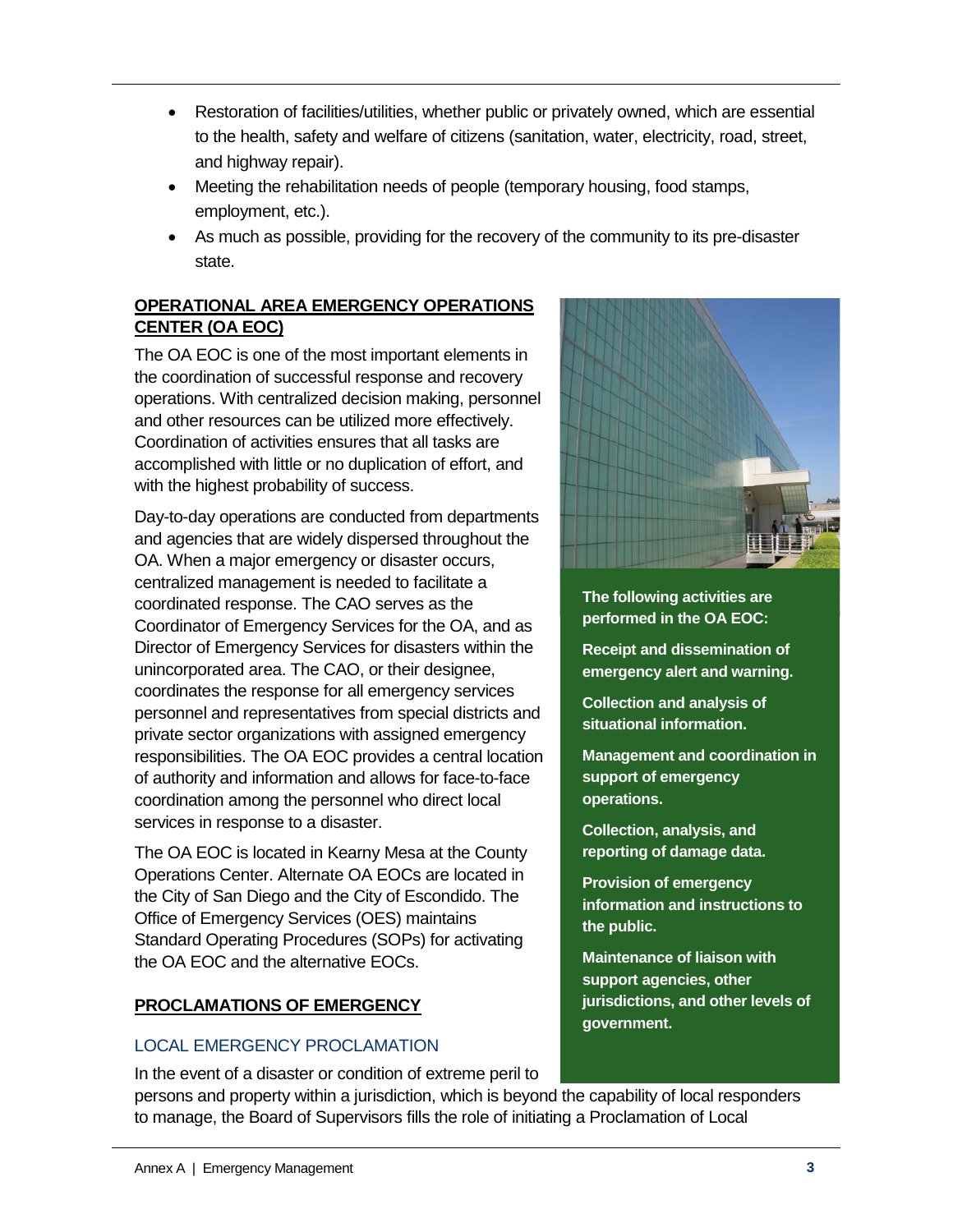Emergency for the entire OA. The CAO or the Director of Emergency Services may also proclaim a Local Emergency. County Ordinance 9970 designates the CAO as the Director of Emergency Services of the unincorporated area and is responsible for the operational response to an emergency. In the event that the CAO is unavailable to serve as Director, the persons designated as the CAO's successors are the Assistant Chief Administrative Officer (ACAO), the Deputy Chief Administrative Officer (DCAO) of the Public Safety Group, and the Director of the Office of Emergency Services.

If a Proclamation of Local Emergency is made by the CAO, the Board must ratify the Proclamation within seven days in accordance with the Emergency Services Act (ESA). In either case (whether by the Board or the CAO), the Proclamation must be made within ten days of the occurrence to qualify the County for State assistance.

The Director of OES is authorized to proclaim a local emergency when the Board is not in session and the CAO and the other officers designated in the line of succession are unavailable to proclaim an emergency, provided that the Board ratifies the proclamation within seven days.

# THE PROCLAMATION ACCOMPLISHES THE FOLLOWING:

- Provides public employees and the Board of Supervisors with legal immunities for emergency actions taken.
- Enables damaged property owners to receive property tax relief.
- Allows the CAO (or his/her successors) to:
	- o Establish Curfews
	- o Take any preventive measures necessary to protect and preserve the public health and safety.
	- o Exercise other authorities as established by Ordinance 8183 (i.e. to issue new rules and regulations, expend funds, or to obtain vital supplies and equipment).
- The Board shall review at its regular meetings the need for continuing the local emergency proclamation at least every 30 days, however, reviews shall not take place more than 21 days after the previous review. The Board should proclaim the termination of the local emergency at the earliest possible date.

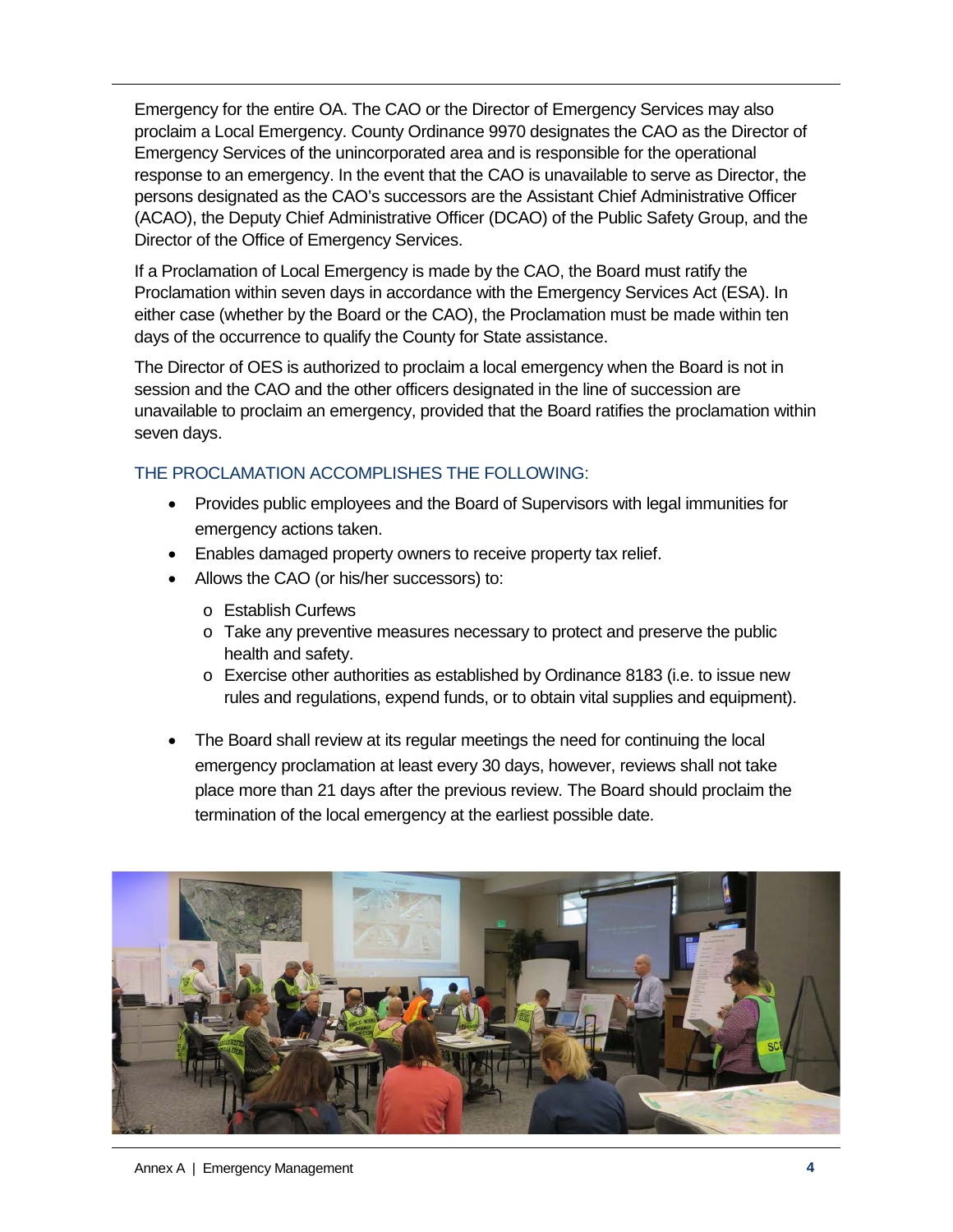# STATE OF EMERGENCY

After or as part of the Proclamation of a Local Emergency, the Board, or City Council may request (by resolution) that the Governor proclaim a State of Emergency. A copy of the request for a Governor's Proclamation, with the following supporting data, must be forwarded to the Director, Governor's Office of Emergency Services (Cal OES) through the OA:

- Copy of the Local Emergency Proclamation
- Initial Damage Estimate.

The Governor's State of Emergency allows for the following:

- Mandatory mutual aid may be exercised.
- The Governor has the authority to commit State resources, for example, National Guard, California Conservation Corps (CCC crews).
- The Governor may request the President of the United States to declare an Emergency or Major Disaster.

# PRESIDENTIAL DECLARATION

After or as part of a Proclamation of a State of Emergency, the Governor may request that the President declare an Emergency or Major Disaster. The Presidential Declaration allows for Federal disaster assistance and resources.

# **MASTER MUTUAL AID AGREEMENT**

The California Master Mutual Aid Agreement is an agreement between the state, various departments and agencies, and the various political subdivisions, municipal corporations, and other public agencies of the State of California. It outlines the sharing of resources during a disaster to assist in the areas of fire, police, medical and health, communication, and transportation services, to cope with the problems of rescue, relief, evacuation, rehabilitation, and reconstruction which would arise in the event of a disaster.

# **EMERGENCY MANAGERS MUTUAL AID (EMMA)**

Pursuant to the Master Mutual Aid Agreement, the California Emergency Council approved the Emergency Managers Mutual Aid (EMMA) Plan on November 21, 1997. The EMMA Plan outlines the policies for the program. The purpose of EMMA is to support disaster operations in affected jurisdictions by providing professional emergency management personnel.

EMMA is composed of emergency management personnel from local and state government. The process for the allocation of resources is as follows:

- The County, Cities, and special districts will forward their requests for mutual aid through the OA.
- The OA will act as the coordinator point between the County, Cities, and special districts and the Cal OES Southern region.
- The Cal OES regional offices will act as the coordination point and facilitate mutual aid among OAs.
- The Cal OES headquarters will facilitate the provision of mutual aid among Cal OES regions.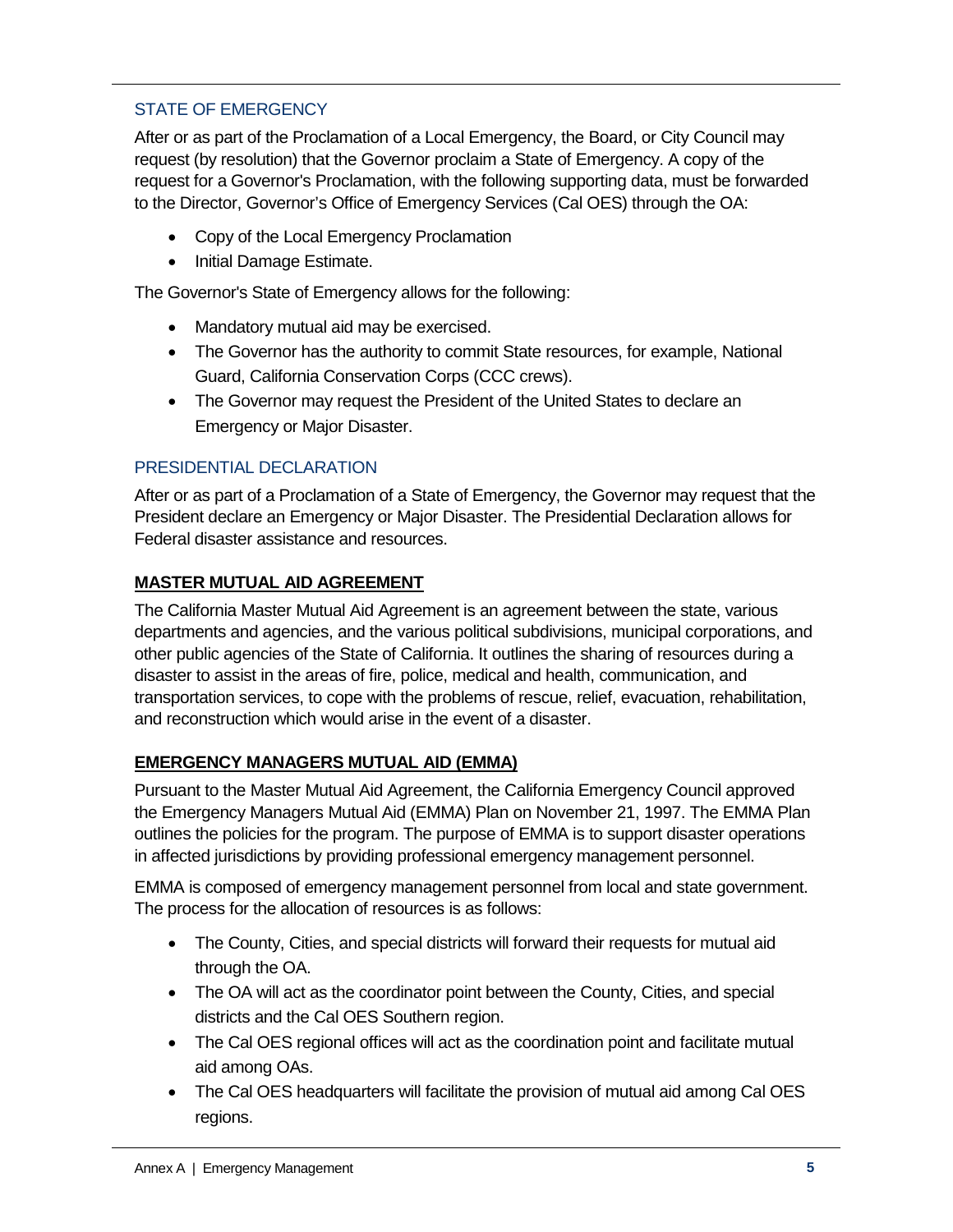# **EMERGENCY MANAGEMENT ASSISTANCE COMPACT (EMAC)**

EMAC is an all hazards, all disciplines mutual aid compact that serves as the cornerstone of the nation's mutual aid system. It was signed into law in 1996 and allows states to send personnel, equipment, and commodities to assist with response and recovery efforts in other states.

- Fast and Flexible Assistance
- All Hazards All Disciplines
- Resources deploy through the state emergency management agencies of their respective states allowing for a coordinated deployment.
- Deployments are coordinated with the federal response to avoid duplication and overlap.

## **ORGANIZATION AND ASSIGNMENT OF RESPONSIBILITIES**

During emergency operations, the OA EOC, in accordance with SEMS, is organized into six major functional areas. They are:

- 1. Management
- 2. Operations
- 3. Planning
- 4. Information/Intelligence
- 5. Logistics
- 6. Finance/Administration

There are a number of procedural responsibilities common to all of the sections. These responsibilities include: gathering



information and verification; making decisions; coordinating; briefing; advising; following procedures; providing, notifying and scheduling staff; and keeping comprehensive records.

#### **ORGANIZATION**

#### **MANAGEMENT**

#### **Purpose**

To provide leadership in the OA EOC, determine policies and priorities, and manage the overall response within the boundaries of the unincorporated area.

The Management Section consists of those responsible for the overall management of the emergency. In the OA EOC, this group is referred to as the "Policy Group" and includes the Director of Emergency Services (CAO) and the Directors or representatives from the County departments and/or special districts affected by the emergency. The responsibilities of this Management Section are: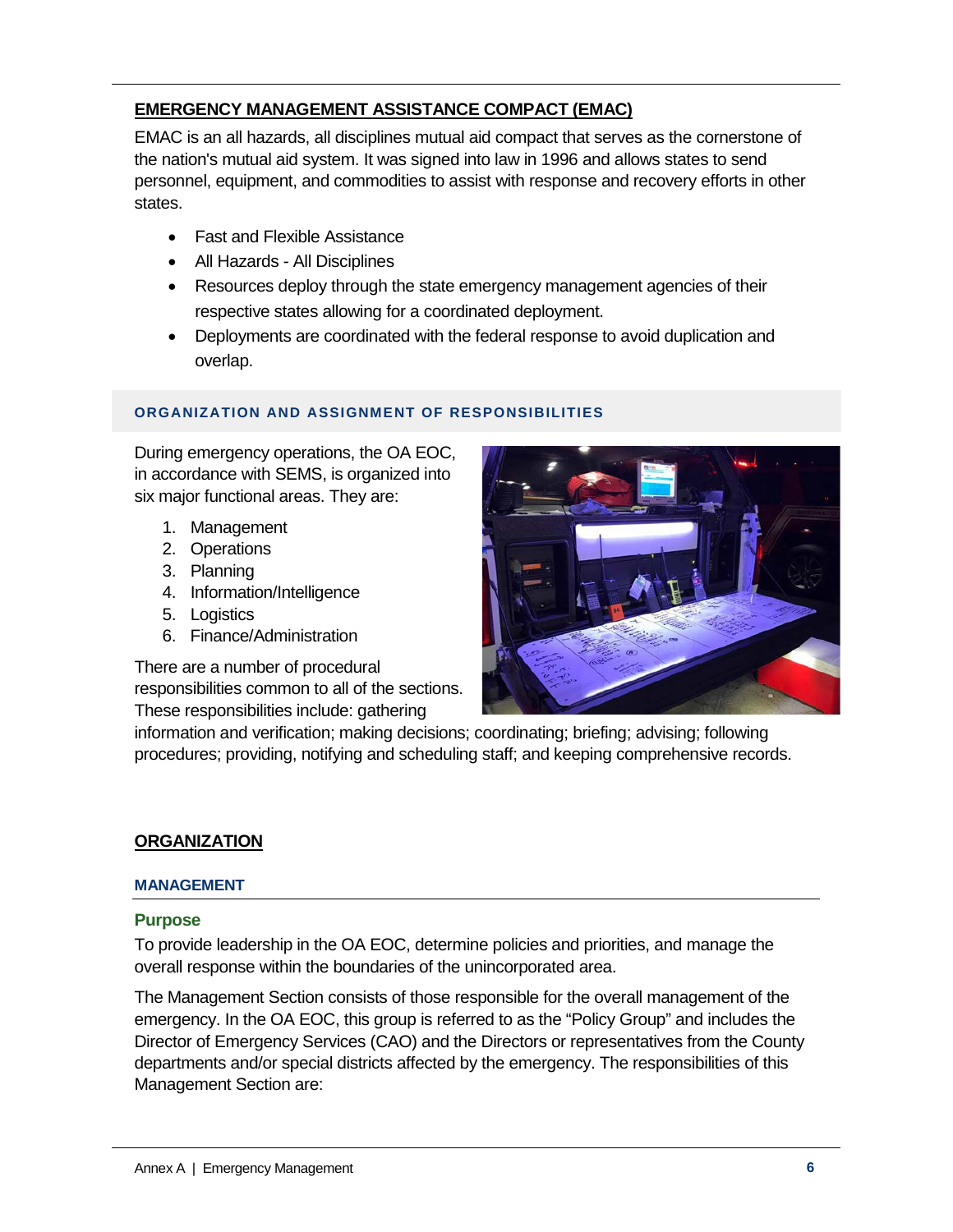- Manage OA EOC functions and coordinate the overall response/recovery effort, including prioritizing, decision-making, coordination, tasking, and conflict resolution within the OA EOC.
- Report to the Board of Supervisors.
- Report to Cal OES through the OA EOC.
- Inter-jurisdictional coordination.
- Activation, including notification and recall, and deactivation of the OA EOC.

## **Management Section Support**

In the OA EOC, the Policy Group supporting positions include the DCAO Public Safety Group, Director of the County Communications Office, Area Law Enforcement Coordinator, County Counsel, Assistant CAO, Deputy CAO's, Chief Financial Officer, Chief Information Officer, Human Resources Director and other advisors as appropriate. Policy Support is intended to provide information, expertise and advice to the OA EOC Director and the Policy group. In addition, Policy Support is responsible for the dissemination of information to the public. Some key responsibilities are: emergency public information, rumor control, public inquiry and legal advice.

The advisors participate in the OA EOC at the request of the CAO\*.

# **Personnel**

County government and special district department heads serve in the Management Section at the discretion of the Emergency Services Director and /or OA EOC Director. The following list provides a probable OA EOC Policy Group staffing for a major event:

- CAO (Emergency Services Director/Coordinator)
- Chair of the Board of Supervisors
- Deputy CAO Public Safety Group
- Deputy CAO Land Use and Environment Group
- Deputy CAO Health and Human Services Agency
- Deputy CAO Community Services Group
- Deputy CAO Finance and General Government Group
- County Counsel
- Public Health Officer (PHO)
- OA EOC Director (Director of OES)
- Human Resources Director
- Area Law Enforcement Coordinator
- Area Fire Coordinator
- Chief Information Officer
- Medical Examiner representative (if required)
- Director Office of Strategy and Intergovernmental Affairs
- Director County Communications
- Director Environmental Health (if required)
- Director Department of Public Works (if required)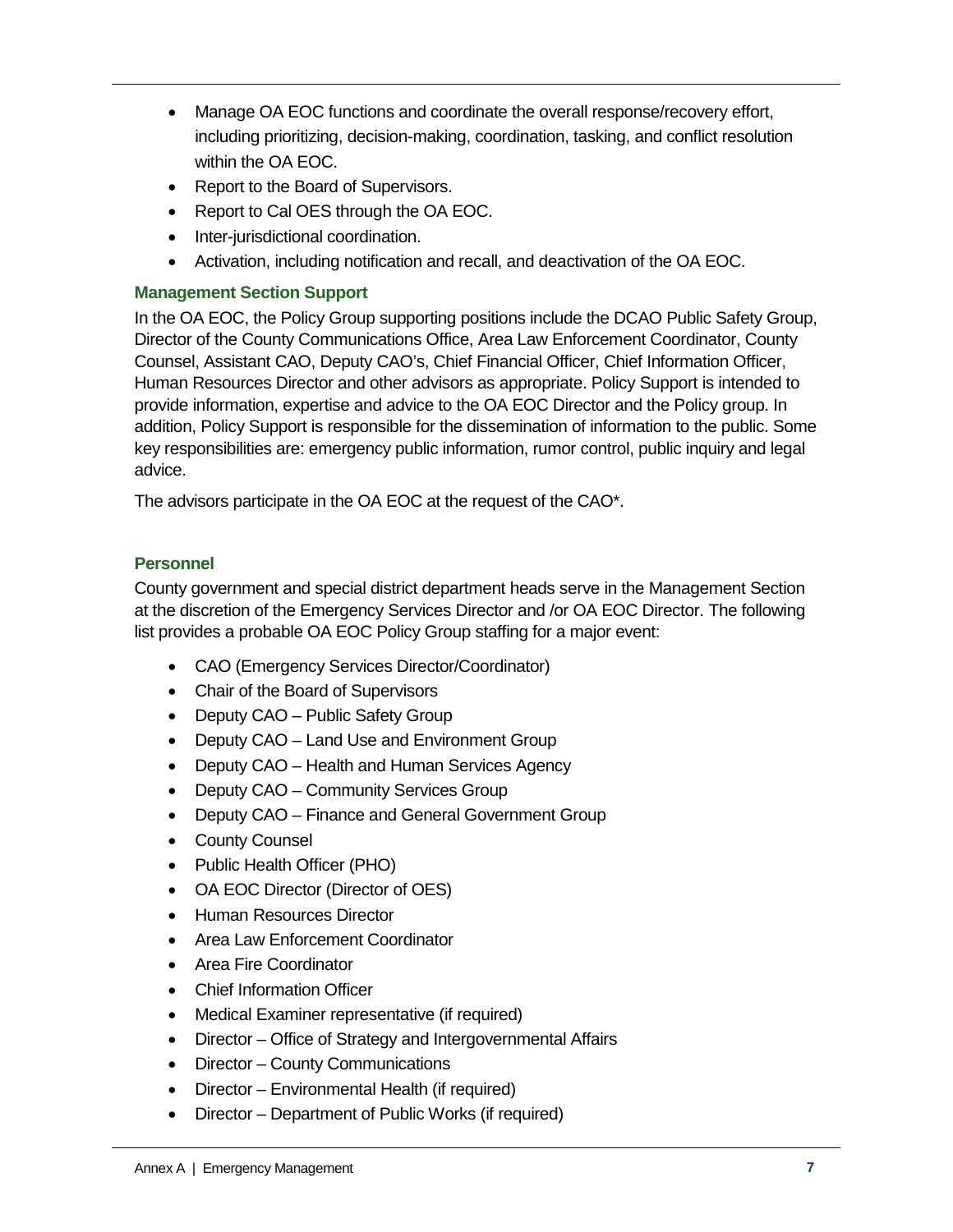• Director – Department of General Services (if required)

\*Other Department Directors, jurisdictional representatives and subject matter experts as determined by the CAO

## **Responsibilities**

- Provide policy, direction, and guidance for incident management, including making executive/priority decisions.
- Maintain active liaison with other jurisdictions and the OA.
- Ensure emergency proclamations are made.
- Keep the Board of Supervisors informed.



#### **OPERATIONS**

#### **Purpose**

To lead the EOC response activities, process requests for assistance and resources, establish priorities, and relay operational status to the management team.

The Operations Section includes all activities which are directed toward the reduction of the immediate hazard, establishing control, and restoration of Operational Area (OA) operations. This Section consists of those departments or agencies that are responsible for public safety and carrying out response activities. The individual agencies receive and evaluate requests for assistance and resources, establish priorities, and relay operational status and information to the Management Section. In larger emergencies some may also have coordinating roles such as the Area Fire Coordinator or Area Law Enforcement Coordinator (Sheriff). The County Public Health Officer (PHO) also has an area-wide coordinating role in some types of emergencies.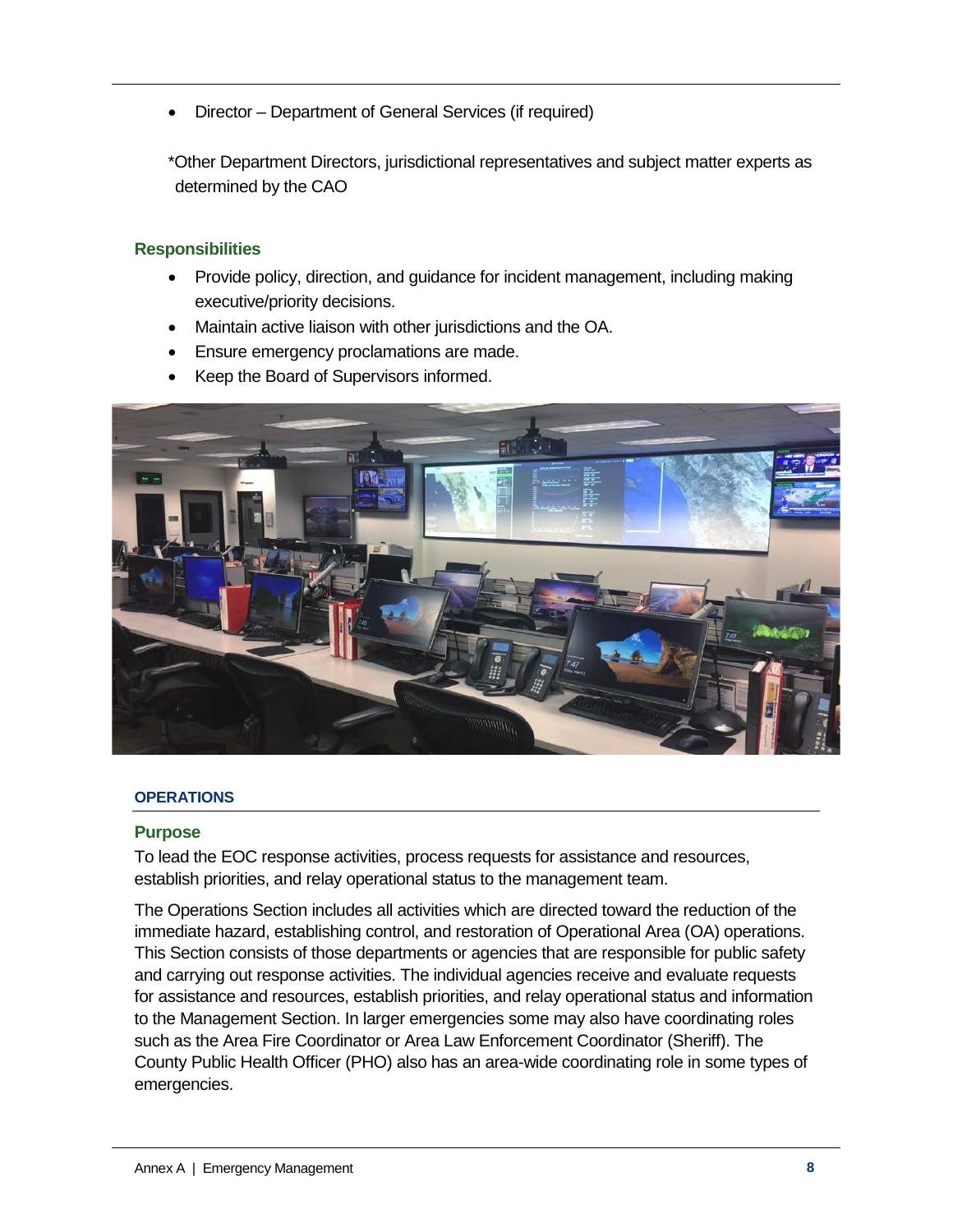Among those functions usually represented in the section are Fire and Rescue, Law Enforcement, Public Health, Emergency Medical Services (EMS), Environmental Health, Care and Shelter, Animal Services, Construction and Engineering, and the Medical Examiner.

THE OVERALL RESPONSIBILITY OF THE OPERATIONS SECTION IS TO COORDINATE WITH FIELD OPERATIONS.

# **Personnel**

Representatives from various departments staff the Operations Section. The following list provides a probable OA EOC Operations Section staffing for a major event:

- Law Branch Coordinator (see Annex C Law Enforcement Operations)
	- o Sheriff or designated representative
	- o California Highway Patrol (CHP)
	- o Medical Examiner
	- o Animal Services
	- o Law Enforcement Coordination Center (LECC)
- Fire Rescue Branch Coordinator (see Annex B-Fire and Rescue Mutual Aid Operations)
	- o Fire chief or designated liaison of local agency
	- o Incident management team (IMT) liaison
	- o Hazardous Materials team liaison
	- o Other agency representatives as needed, from both private and public sectors
- Care and Shelter Branch Coordinator (see Annex G-Care and Shelter Operations)
	- o County Shelter Unit Leader
	- o Liaison personnel from American Red Cross (ARC)
	- o Access and Functional Needs Unit Leader
	- o Volunteer Coordination Leader
	- o Chaplain Corps Leader
- Construction & Engineering Branch Coordinator (see Annex J-Construction and Engineering Operations)
	- o Director of Public Works
	- o Planning and Development Services (PDS) representative
	- o Agency representatives from utilities and wastewater
- Health Branch Coordinator (see Annex E Public Health Operations)
	- o Emergency Medical Services (EMS) Unit Leader
	- o Public Health Unit Leader
	- o Environmental Health Unit Leader

#### **Responsibilities**

• Coordinate with field operations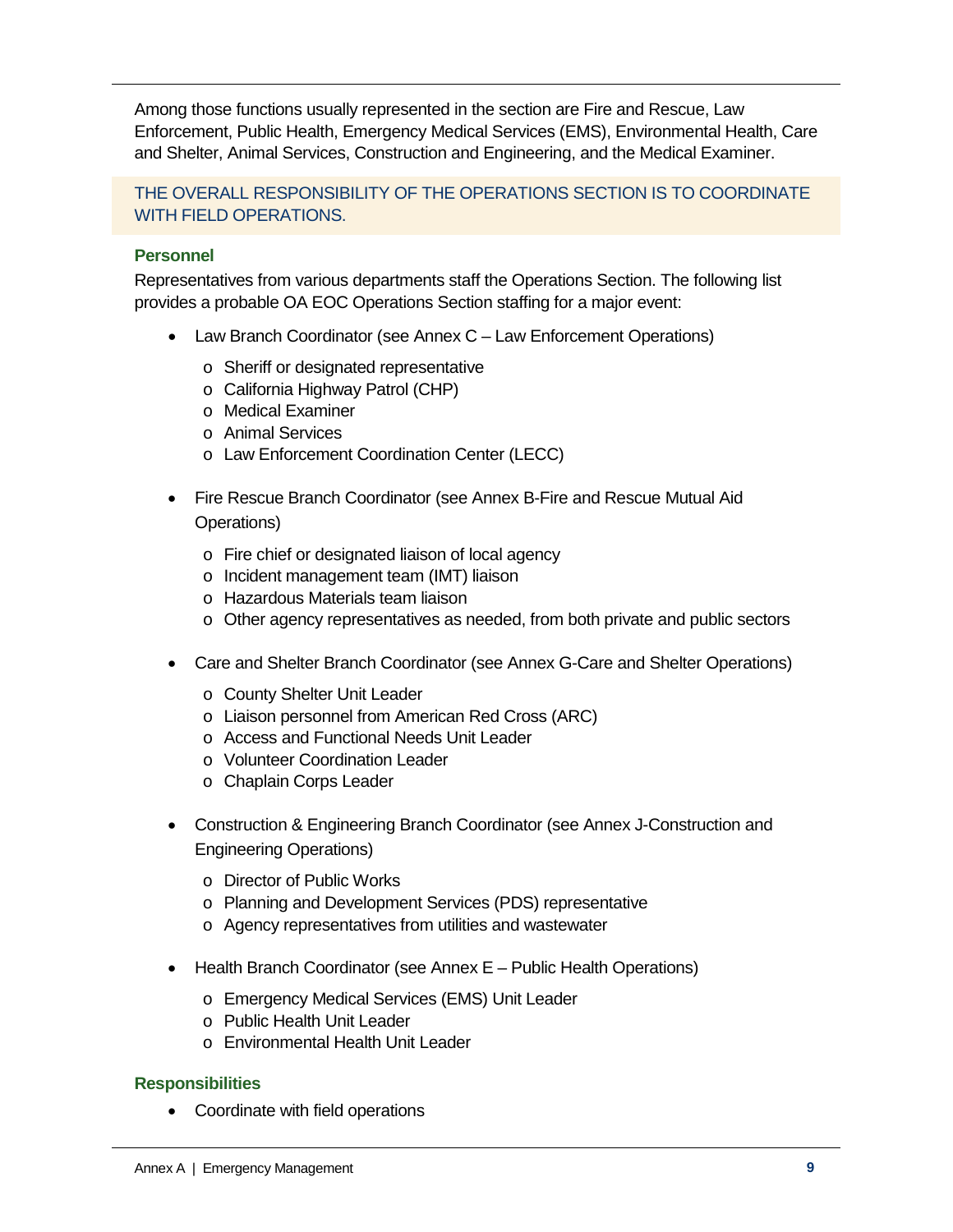- Relay info and intel to the Info/Intel lead
- Participate in EOC briefings

#### **PLANNING**



#### **Purpose**

To gather, analyze, evaluate, and disseminate information and make recommendations to the OAEOC Director.

While the Operations Section is concerned with immediate strategic response to the disaster, the Planning Section is looking and planning ahead. Planning's function is to maintain

information on the overall response effort and to develop the OA EOC Action Plan for the next operational period. The major responsibilities of this section are documentation, coordination of resources and advance planning.

#### **Personnel**

Representatives from various departments staff the Planning Section. The following list provides a probable OA EOC Planning Section staffing for a major event:

- Documentation Unit Leader
- Resources Unit Leader
- Advanced Plans Unit Leader
- Technical Specialists

#### **Responsibilities**

- Documentation
- Coordination of resources
- Advance planning

#### **INFORMATION / INTELLIGENCE**

#### **Purpose**

To track the emergency and provide information to the OAEOC Director and Policy Group on the overall effectiveness of the policies established.

The Information/Intelligence Section is responsible for tracking the emergency and providing information to the OA EOC Director and Policy Group on the overall effectiveness of the policies established. The Information/Intelligence Section Chief manages the activities of: situation status, including information gathering and verification via WebEOC, information distribution, liaisons, Geographic Information Systems (GIS), field representatives and maintaining maps and displays. They assist the Planning section with the development of the operational period plans and documents.

#### **Personnel**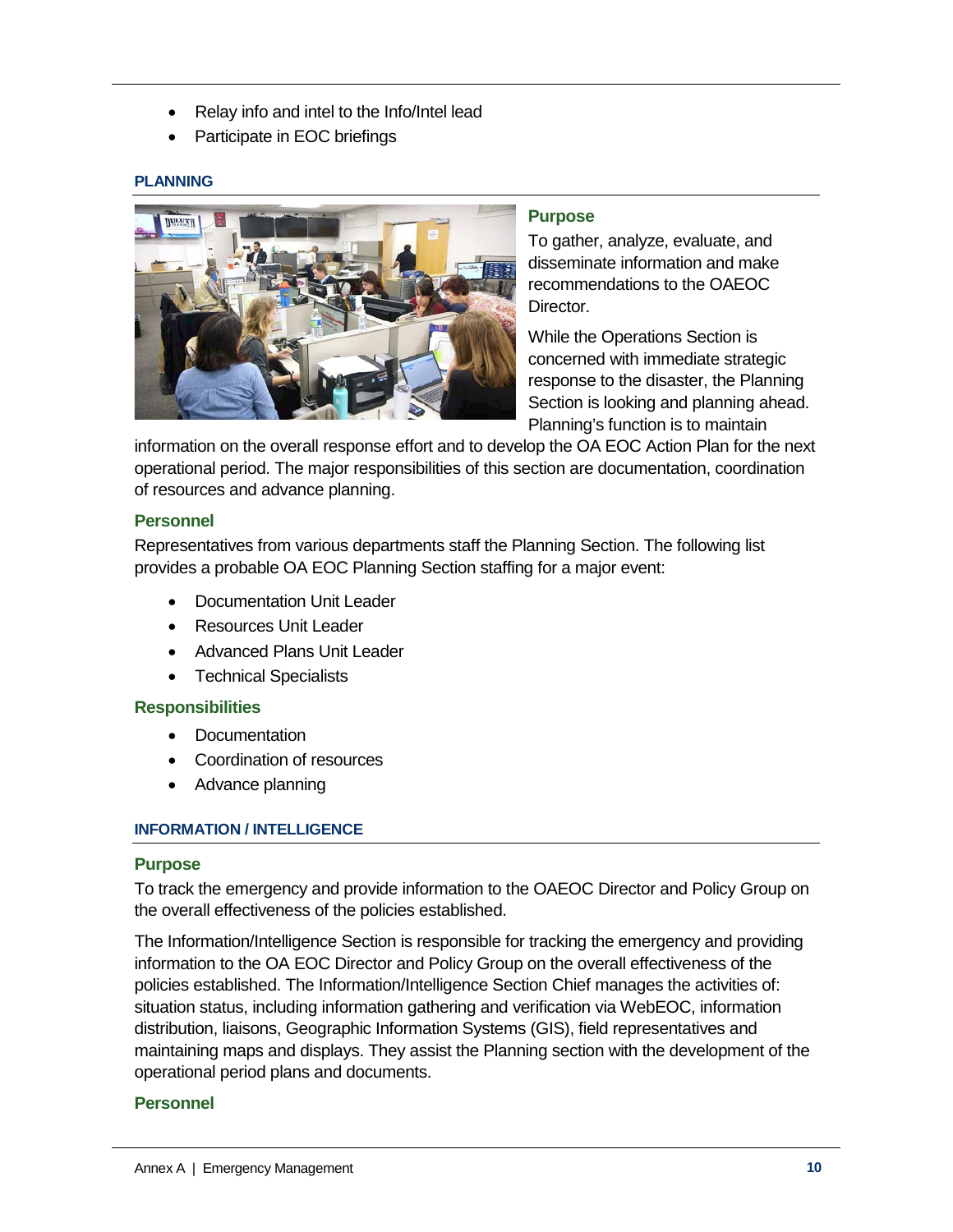Representatives from various departments staff the Info/Intel Section. The following list provides a probable OA EOC Info/Intel Section staffing for a major event:

- WebEOC Unit Leader
- Situation Status Unit Leader
- Liaisons Unit Leader
- Cal OES Liaison
- Field Representatives
- GIS Branch Leader
	- o Mapping Unit
- Data Collection Unit Leader

# **Responsibilities**

- Situation Status Updates
- Information Gathering and verification via WebEOC
- Information Distribution
- Assigning and Managing Liaisons
- Geographic Information Systems (GIS)
- Managing Field Representatives
- Maintaining Maps and Displays

# **LOGISTICS**

# **Purpose**

To coordinate the procurement and provision of emergency resources and support and advise the OA EOC Director on resource allocations, distribution, priorities, expenditures, and related matters.

# (also see **Annex K: Logistics**)

The Logistics Section consists of those departments with responsibilities for the procurement of personnel and equipment necessary for the management of and recovery from the emergency. The Logistics Section coordinates the procurement and provision of emergency resources and support for the response and recovery operations being conducted in the field as well as those in the OA EOC. The OA EOC Logistics Section coordinates the procurement and provision of emergency resources and support for the entire OA in coordination with the local jurisdiction EOCs.

In the OA EOC this section includes County departments such as Purchasing & Contracting, General Services, and Human Resources, as well as specialists in radio communications and IT support.

# **Personnel**

- Director, Purchasing and Contracting, or designee
- Supply Unit Leader
- Transportation Unit Leader
- Facilities Unit Leader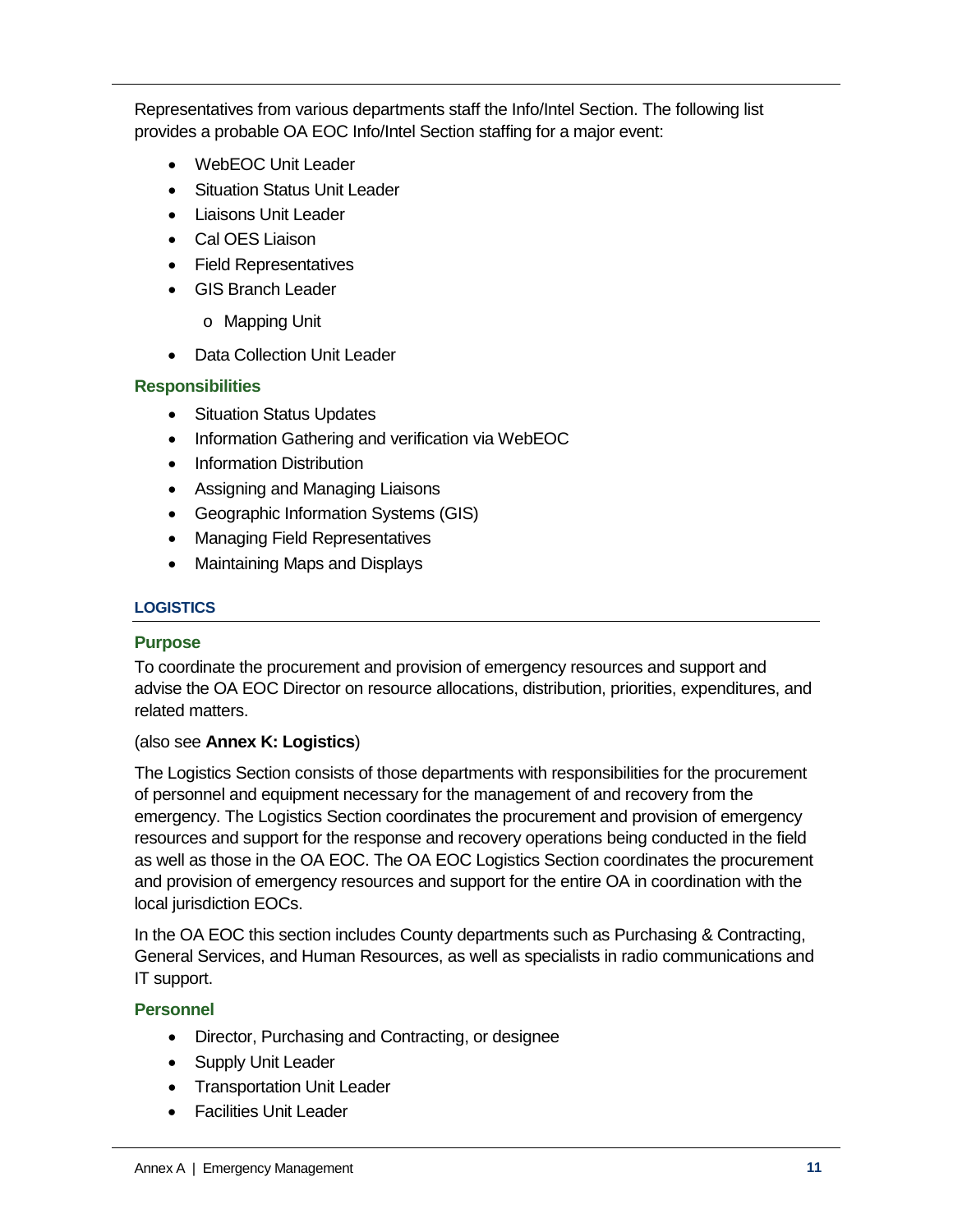- Personnel Unit Leader
- IT Unit Leader
- Communications Unit Leader

#### **Responsibilities**

- Implement emergency resources functions through pre-designated assignments from the Policy group.
- Procure and allocate essential resources (personnel, services and material) to support emergency operations.
- Oversee the distribution and inventory of food stocks and other essential supplies for emergency subsistence.
- Procure and allocate required transportation, fuel and similar equipment resources.
- Provide for maintenance and repair of telecommunications, potable water systems, government-owned electrical, sanitation, and other utility systems and services.
- Acquire, inspect and provide supplies for care and shelter facilities, multipurpose staging areas and fixed or mobile clinical and medical facilities.
- Establish control of resources in a manner compatible with the OA EOP.
- Provide accountability of resources requested and expended.

#### **FINANCE / ADMINISTRATION**

#### **Purpose**

To track and manage associated costs, payroll administration, funds disbursement or payments and other financial related items during an emergency.

The Finance/Administration Section is responsible for all finance, emergency funding and cost accountability functions for OA EOC operations and for supervising branch functions providing financial and contracting services for OA EOC operations within its jurisdiction. Some of these functions may include:

- Financial expenditure and funding briefings
- Interagency financial coordination
- Finance and contract fact-finding
- Fiscal and emergency finance estimating and gathering costs for Initial Damage Estimates (IDE)
- Operating procedure development and financial planning
- Labor expense and accounting
- Cost analysis, cost accounting and financial auditing
- Disbursement and receivables management
- Necessary funding transfers
- Special drafts, exchanges and lending controls
- Payroll administration
- Emergency currency, script and rationing control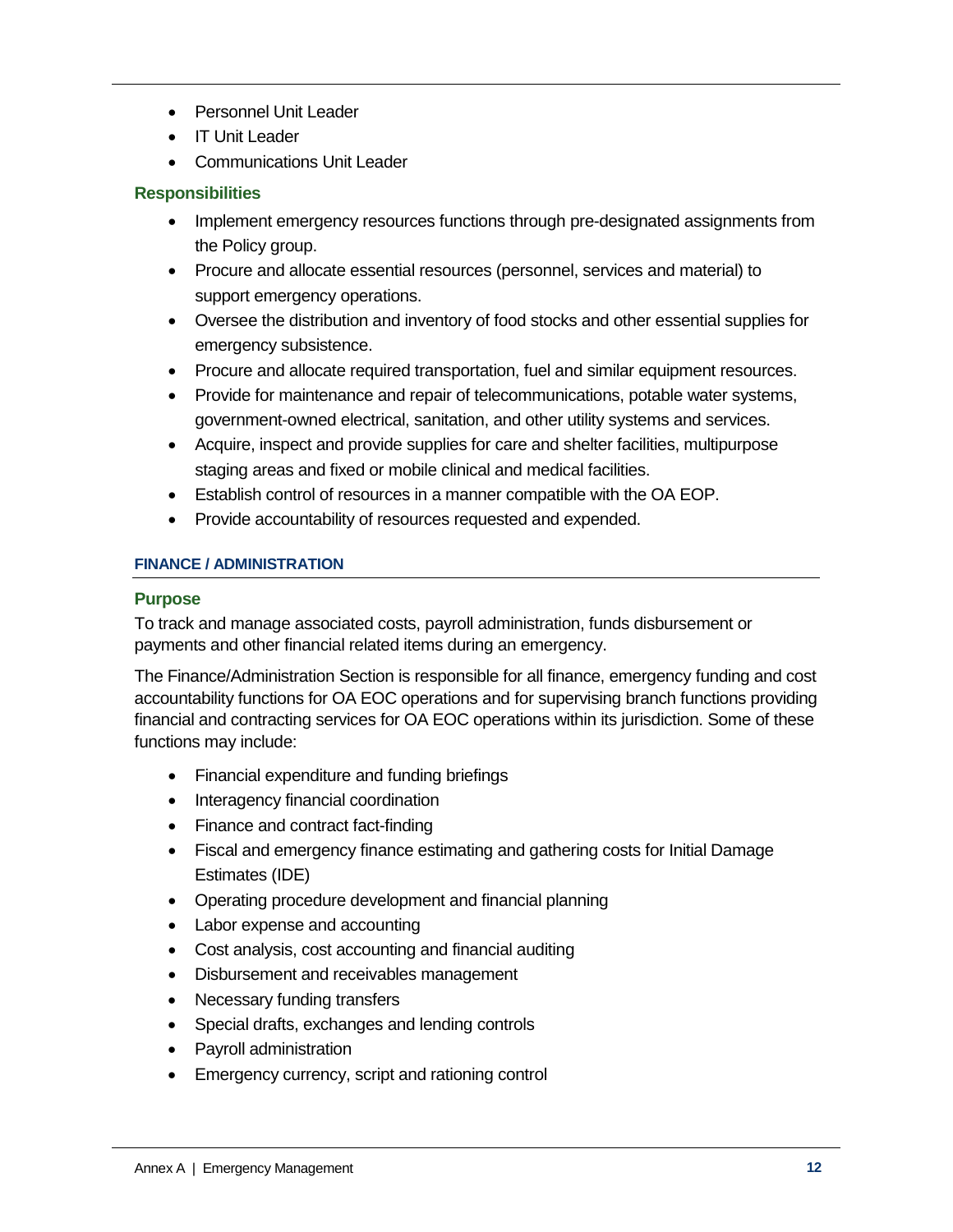## **Personnel**

Representatives from various departments staff the Finance Section. The following list provides a probable OA EOC Finance Section staffing for a major event:

- Time Unit Leader
- Compensation/Claims Unit Leader
- Cost Accounting Unit Leader
- Procurement Unit Leader

#### **Responsibilities**

- Financial Briefings
- Interagency Financial Coordination
- Finance and Contract Fact-Finding
- Fiscal and Emergency Finance Estimating

(see Attachment 8 – OAEOC Org Chart)

#### **DIRECTION, CONTROL, OR COORDINATION**

# **PLAN ACTIVATION AND TERMINATION**

This annex is automatically activated when two or more jurisdictional EOCs within the OA are activated or when one jurisdictional EOC requests that the OA EOC be activated or at the direction of the Director of the Office of Emergency Services.

Once activated, the Director/Coordinator of Emergency Services will ensure the annex is implemented and executed according to the policies, priorities, and direction established by the Management Section of the OA EOC.

# **RESPONSE**

The OA EOC Director will oversee the emergency management operation within the OA EOC. Each section of the OA EOC will be led by a Section Chief responsible for managing their section in order to accomplish the emergency management objectives established by the Management Section.



Once activated, the OA EOC will coordinate the support of the field level response through effective coordination and communication of all agencies involved in the incident response.

Agencies will respond under the established SEMS and NIMS structure of the OA EOC. The OA EOC is also NIMS and SEMS compliant and all personnel staffing positions within the OA EOC have been trained in NIMS and SEMS.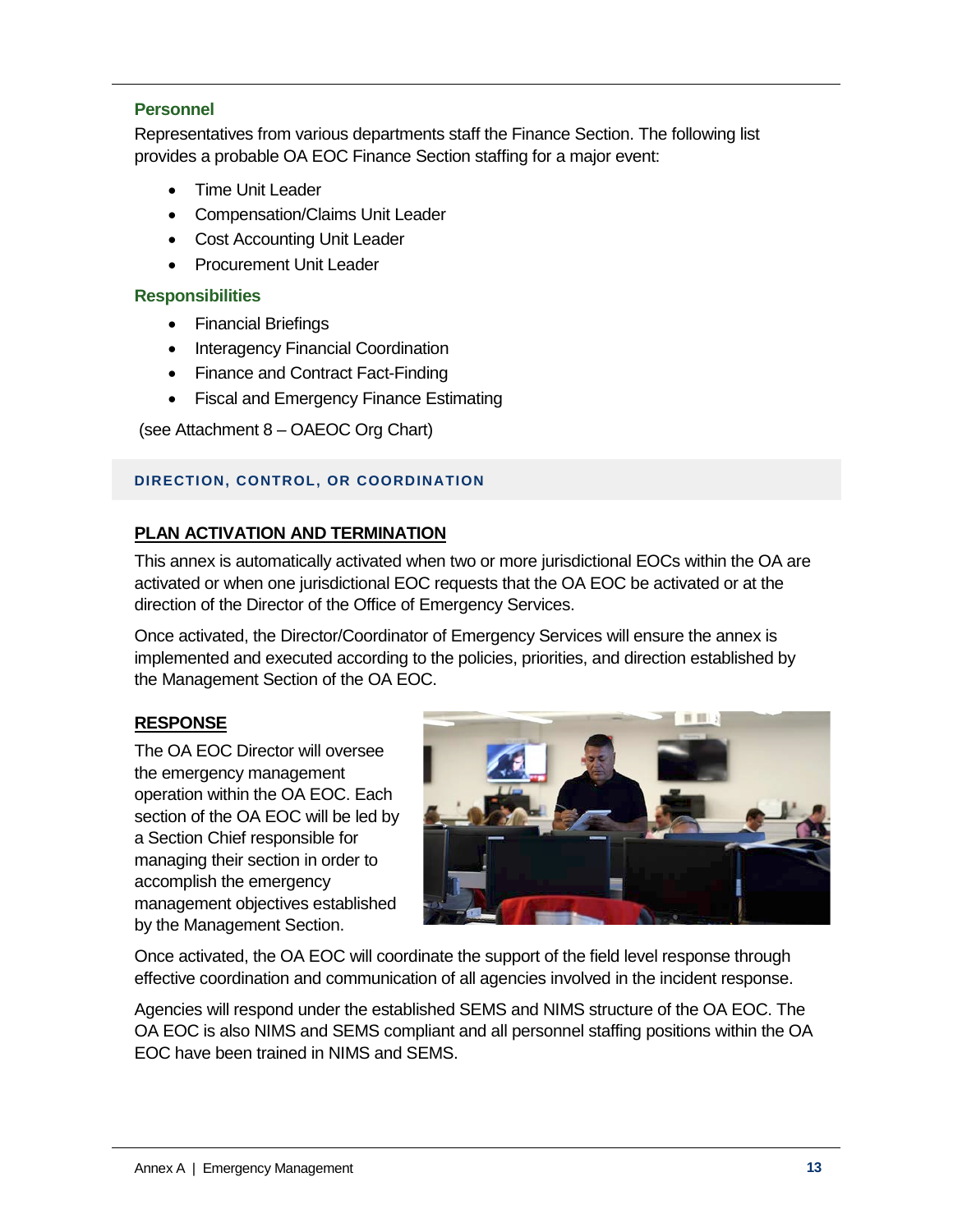#### **INFORMATION COLLECTION AND DISSEMINATION**

In order to establish a common operating picture throughout the region, the OA EOC requires information to be shared by all agencies involved in the incident response, whether in the field, in a jurisdictional EOC, or staffing the OA EOC. Establishing a common operating picture and maintaining situational awareness are essential to effective incident management.

The OA EOC must provide the Management Section with as much information as possible to make educated decisions about incident response priorities and objectives. The Management Section requires information such as type of incident/disaster, population/communities affected, resources available, and any other relevant incident information that would aid or should be consider in decision-making. Information is shared via WebEOC so that all incident response personnel maintain situational awareness and information is used by intended recipients to take appropriate response actions.

#### **RESOURCE REQUESTS**

Resource requests are submitted through the appropriate channels according to SEMS and the NIMS ICS structure established within the OA. Resource request will be addressed locally, regionally, and then statewide if necessary.

#### **BRIEFINGS**

OA EOC Operational Period briefings are conducted by the outgoing section chiefs at the beginning of each operational period and present the action plan for the upcoming period. Additional briefings are scheduled as necessary to pass along vital information to those persons who need it. Any persons, who wish to pass along information during a briefing or have important incident information/updates, should be prepared to disseminate that information during the operational period briefings.

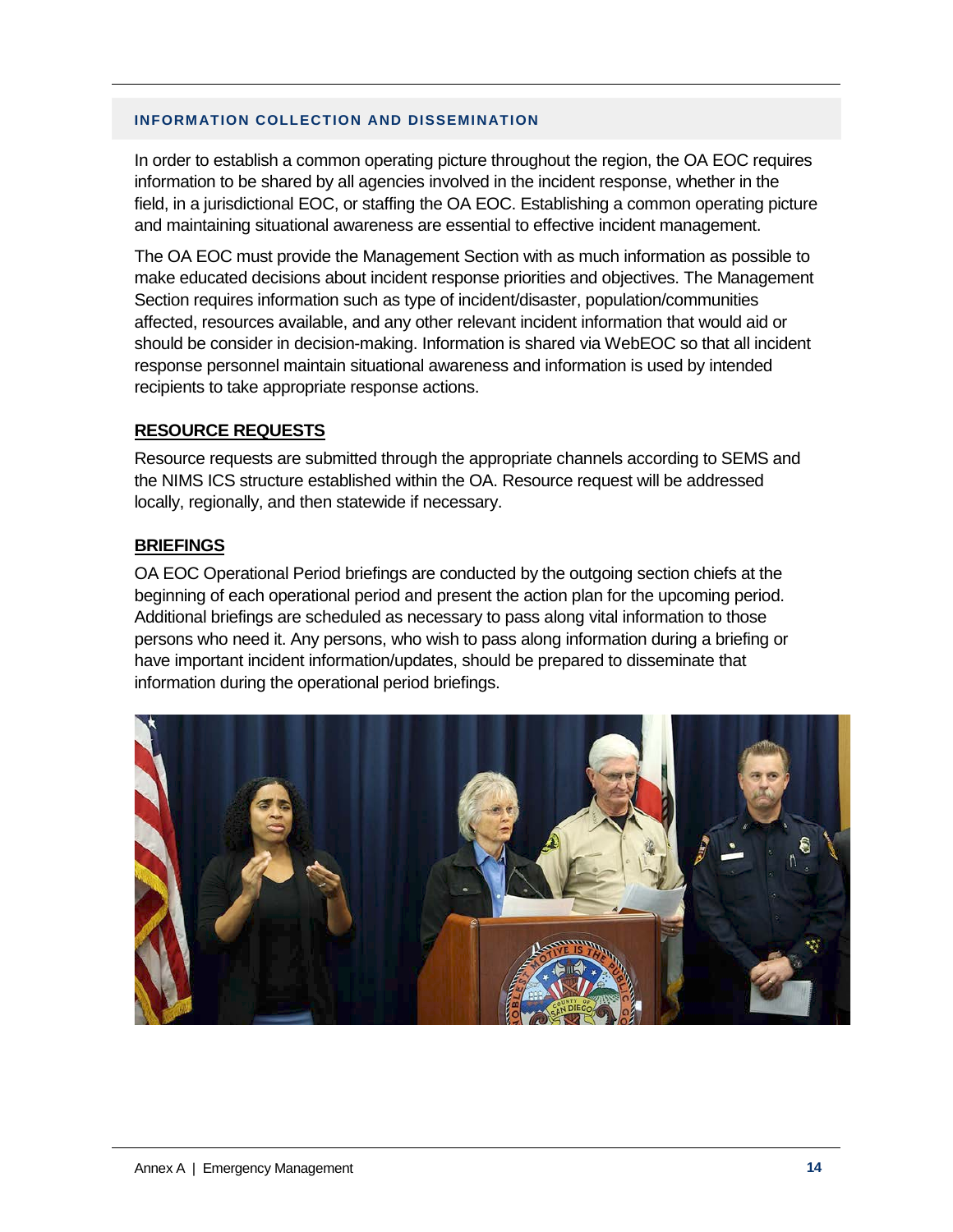# **JOINT INFORMATION CENTER (JIC)**

The JIC will:

- Pull information from all media outlets, incident response personnel and OA EOC staff.
- Vet the information.
- Craft a message with accurate information.
- Get the message approved by the OA EOC Director.
- Coordinate with other jurisdiction PIOs for consistent dissemination of information.
- Utilize a Joint Information System (JIS) to disseminate the information in accessible formats to the public in the form of a press release, interview, social media, emergency portal, or other method of dissemination.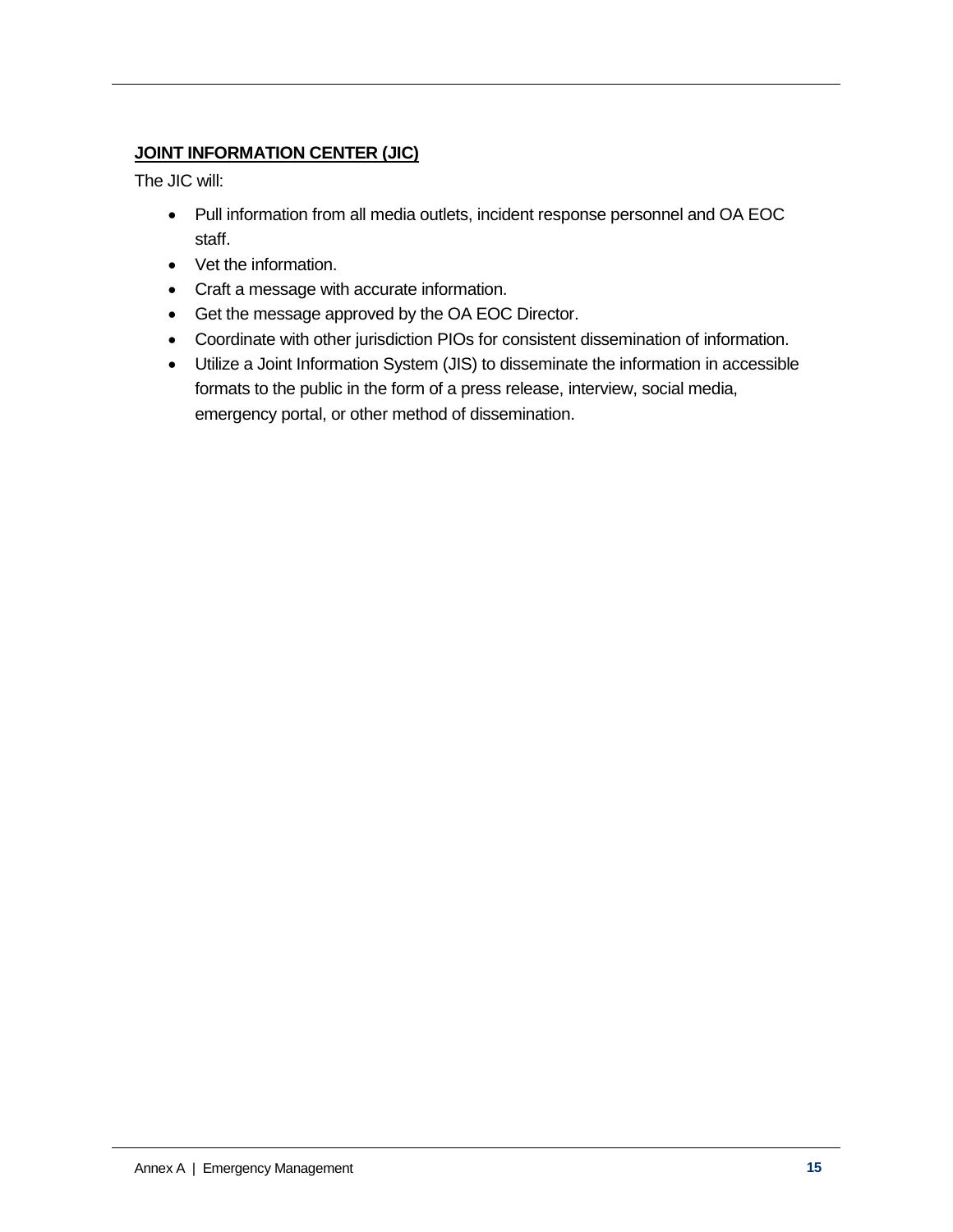#### **COMMUNICATIONS**

Communication is a critical part of incident management. This section outlines the OES' communications plan and supports its mission to provide clear, effective internal and external communication between the OA EOC, all incident response personnel, and the public. Further information about communications systems and other methods of communication can be found in Annex I: Communications and Warning Systems.

## **NOTIFICATION AND WARNING**

Timely warnings of an emergency condition or an incident are essential to preserving the safety of county residents as well as establishing an effective incident response. Upon learning of an incident, OES is responsible for disseminating a public message, and notifying personnel of an OA EOC activation.



Emergency notifications, warnings and alerts will be disseminated using the AlertSanDiego system, and/or Emergency Alert System (EAS) or Wireless



Emergency Alert (WEA) messaging. Law enforcement agencies and other emergency services may be required to disseminate emergency warnings to the public who cannot be reached by primary warning systems.

A EMERGENCY ALERTS X **Emergency Alert** Dangerous fires in North SD County. Tune to local media. Call 2-1-1 for evac areas-SD OES

# **EMERGENCY PUBLIC INFORMATION**

The County Public Information Team and PIO will be notified to report to the OA EOC and are responsible for the public communications efforts relative to the incident or emergency utilizing various

modalities: SDCountyEmergency.com, the San Diego County Emergency App, social media, the translation team, and Deaflink. (See **Annex L: Emergency Public Information**).

# **NON-EMERGENCY EXTERNAL COMMUNICATIONS**

During an incident, the OA EOC expects that a high volume of calls for the public seeking incident related information will be placed to 911 and the OA EOC. 2-1-1 has partnered with the OA EOC to reroute the non-emergency calls to 2-1-1 personnel who can provide incident related information to the inquiring public. It is essential that 2-1-1 call centers are activated and staffed as soon as possible to handle anticipated volume of non-emergency calls related to the incident.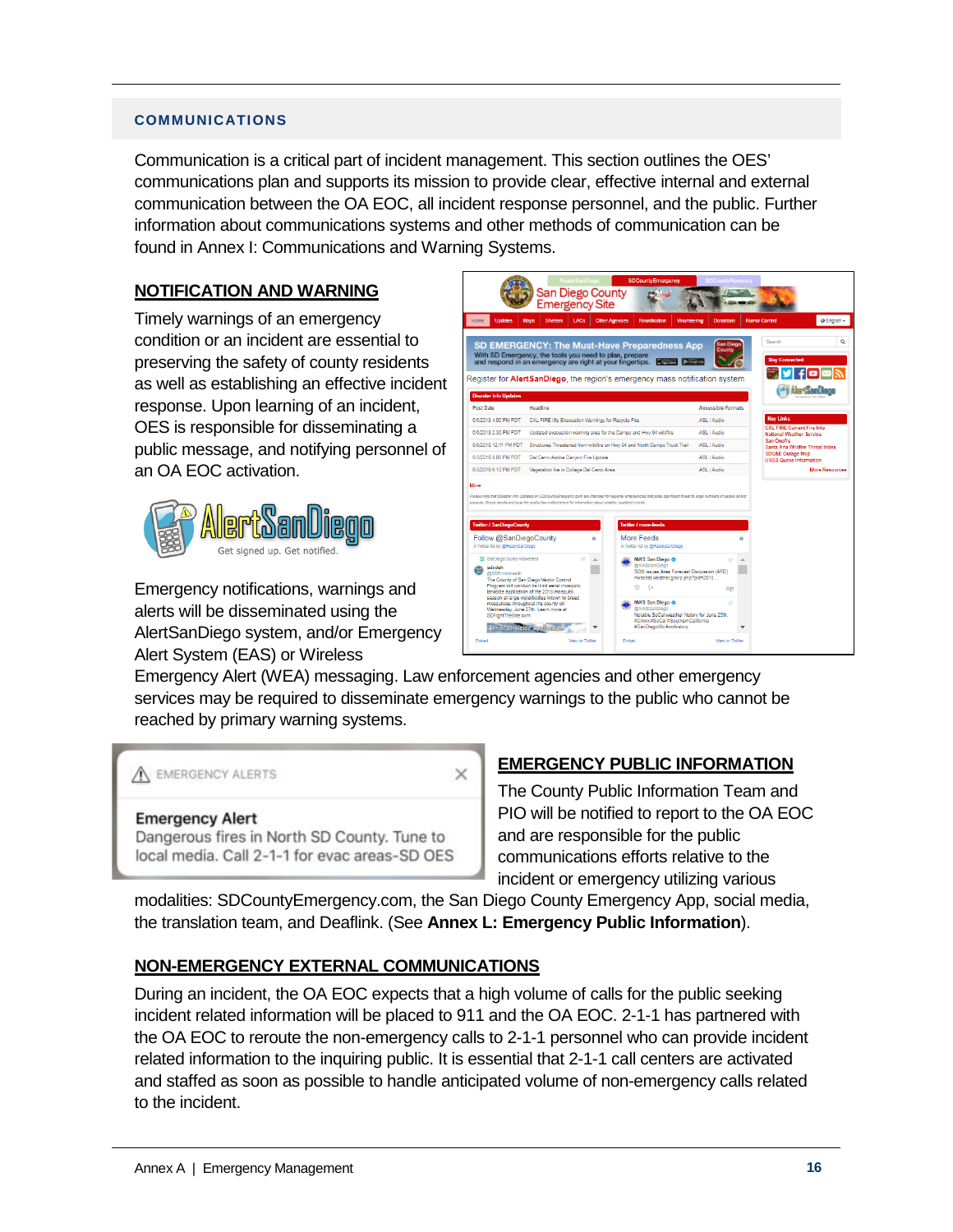#### **ANNEX DEVELOPMENT AND MAINTENANCE**

This annex is a product of the OA EOP. As such, the policies, procedures, and practices outlined in the OA EOP govern this annex. OES coordinates the maintenance and updates of this annex every four years, in accordance with the maintenance schedule established for the OA EOP. Record of changes, approval, and dissemination of the OA EOP will also apply to this annex.



Updates to this annex can be made before

such time for multiple reasons, including but not limited to changes in policy/procedure, improvements and recommendations based on real life events or exercises, etc. Recommended changes should be submitted to OES at [oes@sdcounty.ca.gov](mailto:oes@sdcounty.ca.gov)

#### **AUTHORITIES AND REFERENCES**

The Unified San Diego County Emergency Services Organizations' Unified Disaster Council (UDC) is supported by the OES. As staff to the UDC, OES is mandated by federal, state, and local laws to ensure that mitigation efforts are enhanced, preparedness is encouraged, responsiveness is assured, and recovery is achieved efficiently and effectively, before, during, and after man-made or natural disasters (i.e., wildland fires, earthquakes, tsunamis, chemical spills, floods etc.) which may occur within the OA. OES conducts all emergency management operations/activities under the following authorities:

- Unified San Diego County Emergency Services Organization, Fifth Amended Emergency Services Agreement, 2005.
- County of San Diego Emergency Services Ordinance No. 8183, dated December 15, 1992.
- Article 9, Emergency Services, Section 8605 of the Government Code, Operational Areas.
- California Government Code § 8593.3 (2016) Accessibility to Emergency Information and Services
- Twenty-First Century Communications and Video Accessibility Act of 2010
- Telecommunications Act of 1996
- Web Content Accessibility Guidelines (WCAG) 2.0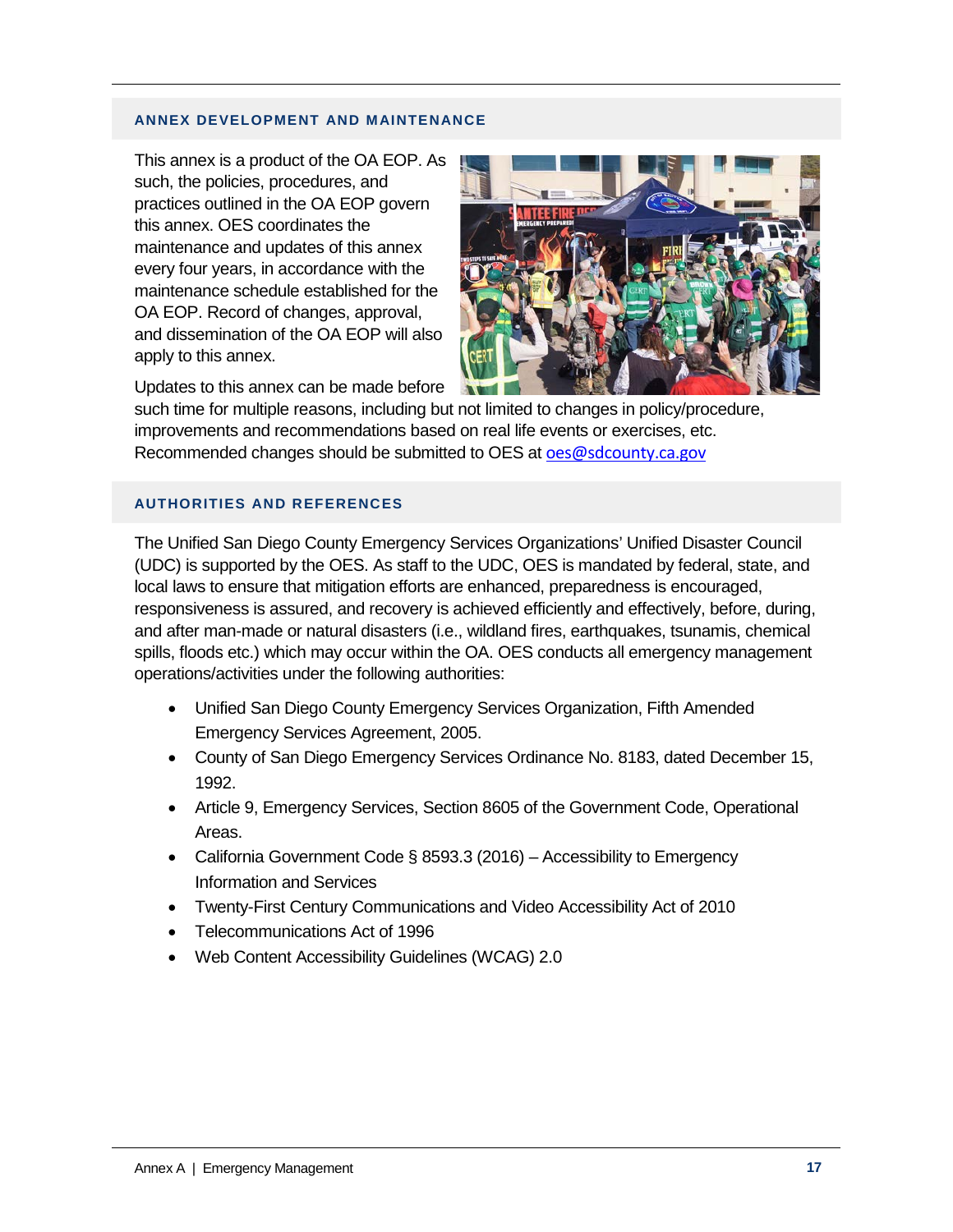(By Board of Supervisors/City Council)

(Page 1 of 2)

WHEREAS, Ordinance No. \_\_\_\_ of the County/City of empowers the Board of Supervisors/City Council to proclaim the existence or threatened existence of a Local Emergency when said jurisdiction is affected, or is likely to be affected, by a public calamity; and

**WHEREAS,** said Board of Supervisors/City Council has been requested by the Director of Emergency Services of said county/city to proclaim the existence of a Local Emergency therein; and

**WHEREAS,** said Board of Supervisors/City Council does hereby find that conditions of extreme peril to the safety of persons and property have arisen within said county/city, caused by (fire, flood, storm, epidemic, earthquake, drought, etc.) commencing on or about \_\_\_\_\_\_\_\_\_\_\_\_.m. on the  $\qquad \qquad$  day of  $\qquad \qquad , \qquad \qquad ;$  and

**WHEREAS,** the Board of Supervisors/City Council does find that the aforesaid conditions of extreme peril does warrant and necessitate the Proclamation of the existence of a Local Emergency;

**NOW, THEREFORE, IT IS HEREBY PROCLAIMED** by the Board of Supervisors/City Council of the County/City of  $\sqrt{2}$  , that a Local Emergency exists throughout said county/city and that said Local Emergency shall be deemed to continue to exist until its termination is proclaimed by the Board of Supervisors/City Council.

**IT IS FURTHER PROCLAIMED AND ORDERED** that during the existence of said Local Emergency the powers, functions, and duties of the Director of Emergency Services and the emergency organization of this county/city shall be those prescribed by state law, charter, ordinances, and resolutions of this jurisdiction approved by the Board of Supervisors/City Council.

**IT IS FURTHER PROCLAIMED AND REQUESTED** that the Governor of the State of California find and proclaim San Diego County to be in a State of Emergency and that he/she request a Presidential Declaration of Emergency for San Diego County.

**IT IS FURTHER PROCLAIMED AND ORDERED** that the Director of Emergency Services and the **are in the area of the services** are hereby designated as the authorized representatives of the County/City of form of the purpose for the purpose of receipt, processing, and coordination of all inquiries and requirements necessary to obtain available state and federal assistance.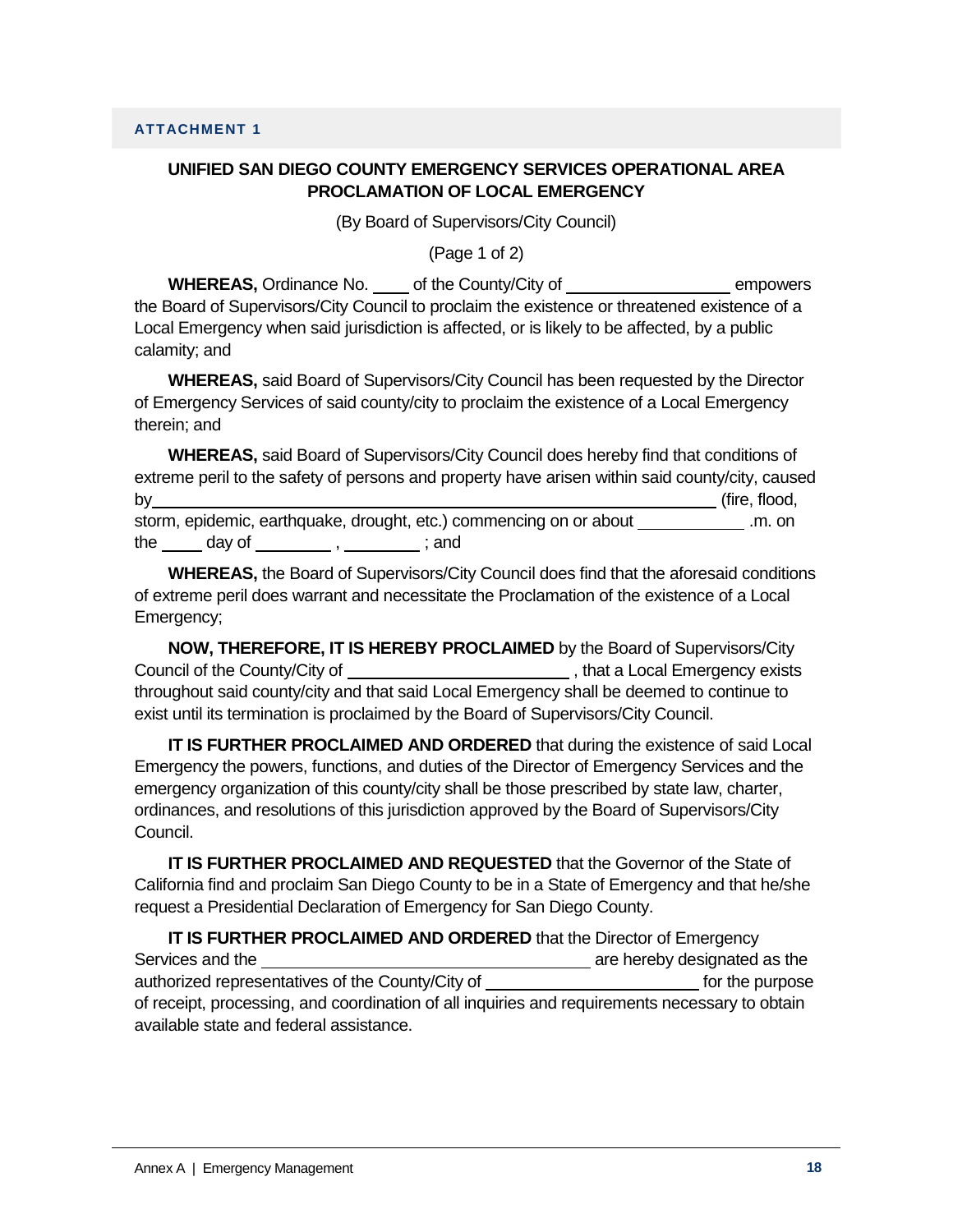(By Board of Supervisors/City Council)

(Page 2 of 2)

**IT IS FURTHER ORDERED** that a copy of this Proclamation of Local Emergency be forwarded to the State Director of the Cal OES with a request that;

1. The State Director find the Proclamation of Local Emergency acceptable in accordance with provisions of the Natural Disaster Assistance Act; and that

2. The State Director forward this Proclamation and request for a State Proclamation and Presidential Declaration of Emergency to the Governor of California for consideration and action.

**PASSED AND ADOPTED** by the Board of Supervisors/City Council of the County/City of \_\_\_\_\_\_\_\_\_\_\_\_\_\_\_\_, San Diego County, State of California, this \_\_\_\_\_ day of \_\_\_\_\_, \_\_\_\_\_, by the following vote:

Ayes:

Noes:

Absent:

I hereby certify that the foregoing is a full, true and correct copy of the Original entered in the minutes of the Board of Supervisors/City Council.

Clerk of the Board of Supervisors/City Clerk

Date: \_\_\_\_\_\_\_\_\_\_\_\_\_\_\_\_\_ By: \_\_\_\_\_\_\_\_\_\_\_\_\_\_\_\_\_\_\_\_\_\_\_\_\_\_\_\_\_\_\_\_\_\_\_\_\_\_\_\_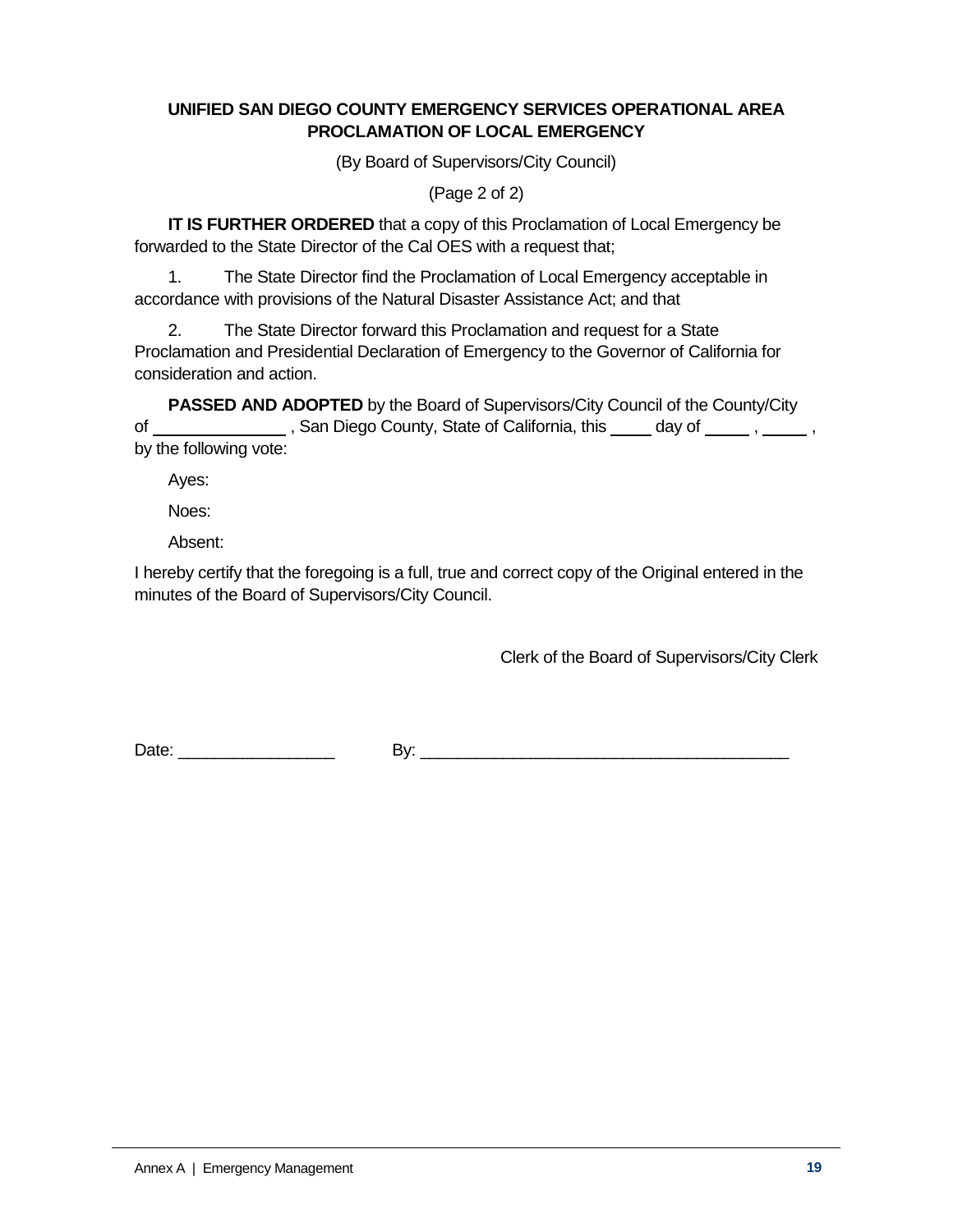(by Director of Emergency Services)

(Page 1 of 2)

**WHEREAS,** Ordinance No.  $\qquad \qquad$  of the County/City of empowers the Director of Emergency Services to proclaim the existence or threatened existence of a Local Emergency when said county/city is affected, or likely to be affected, by a public calamity and the Board of Supervisors/City Council is not in session; and

|                                       | <b>WHEREAS, the Director of Emergency Services of the County/City of</b>                                               | does |
|---------------------------------------|------------------------------------------------------------------------------------------------------------------------|------|
|                                       | hereby find that conditions of extreme peril to the safety of persons and property have arisen                         |      |
| within said county/city, caused by___ | (fire, storm,                                                                                                          |      |
| epidemic,                             | riot, earthquake, or other cause) commencing on or                                                                     |      |
| about<br>.m. on the                   | day of the control of the control of the control of the control of the control of the control of the control o<br>∶and |      |

**WHEREAS,** the Board of Supervisors/City Council of the County/City of \_\_\_\_\_\_\_\_\_\_ is not in session and cannot immediately be called into session; and

**WHEREAS,** this Proclamation of Local Emergency will be ratified by the Board of Supervisors/City Council within seven days of being issued.

**NOW, THEREFORE, IT IS HEREBY PROCLAIMED** by the Director of Emergency Services for the County/City of the County of the County of the County of the County of the County of the County of the County of the County of the County of the County of the County of the County of the County of the Coun Emergency exists throughout said county/city and that said Local Emergency shall be deemed to continue to exist until its termination is proclaimed by the Board of Supervisors/City Council.

**IT IS FURTHER PROCLAIMED AND ORDERED** that during the existence of said Local Emergency the powers, functions, and duties of the Director of Emergency Services and the emergency organization of this county/city shall be those prescribed by state law, charter, ordinances, and resolutions of this jurisdiction and by the Operational Area Emergency Operations Plan as approved by the Board of Supervisors/City Council.

**IT IS FURTHER PROCLAIMED AND REQUESTED** that the Governor of the State of California find and proclaim San Diego County to be in a State of Emergency and that he/she request a Presidential Declaration of Emergency for San Diego County.

**IT IS FURTHER PROCLAIMED AND ORDERED** that the Director of Emergency Services and the **Services** and the services and the services are hereby designated as the authorized representatives of the County/City of \_\_\_\_\_\_\_\_\_\_\_\_\_\_\_\_\_\_\_\_\_\_\_\_\_\_ for the purpose of receipt, processing, and coordination of all inquiries and requirements necessary to obtain available state and federal assistance.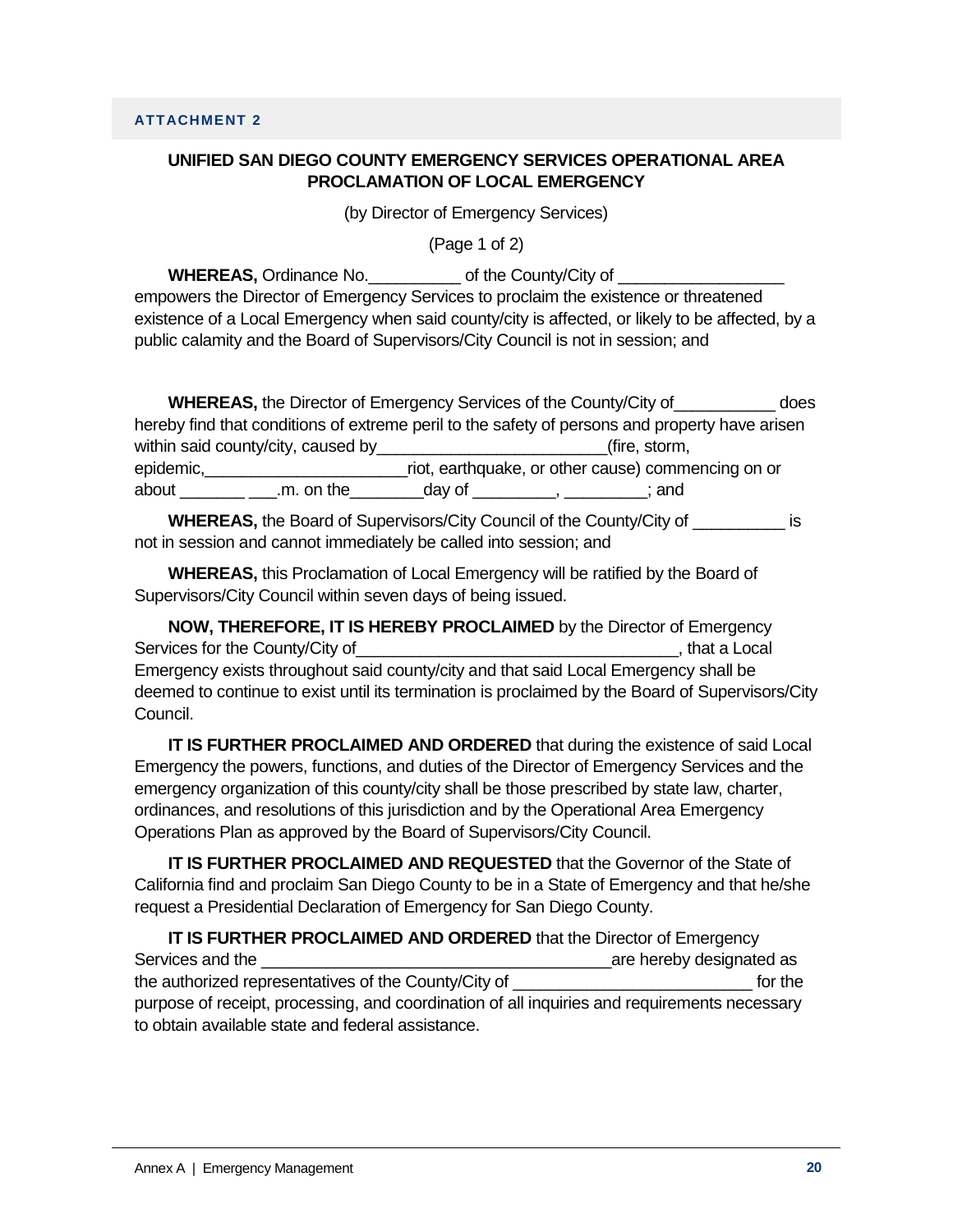(by Director of Emergency Services)

(Page 2 of 2)

**IT IS FURTHER ORDERED** that a copy of this Proclamation of Local Emergency be forwarded to the State Director of the Cal OES with a request that;

1. The State Director find the Proclamation of Local Emergency acceptable in accordance with provisions of the Natural Disaster Assistance Act; and that

2. The State Director forward this Proclamation, and request for a State Proclamation and Presidential Declaration of Emergency, to the Governor of California for consideration and action.

**PASSED AND ADOPTED** by the Director of Emergency Services for the County/City of \_\_\_\_\_\_\_\_\_\_\_\_\_\_\_\_\_, State of California, this\_\_\_\_\_\_\_\_ day of\_\_\_\_\_\_\_\_\_\_\_\_\_\_, \_\_\_\_\_\_\_\_.

> \_\_\_\_\_\_\_\_\_\_\_\_\_\_\_\_\_\_\_\_\_\_\_\_\_\_ Director of Emergency Services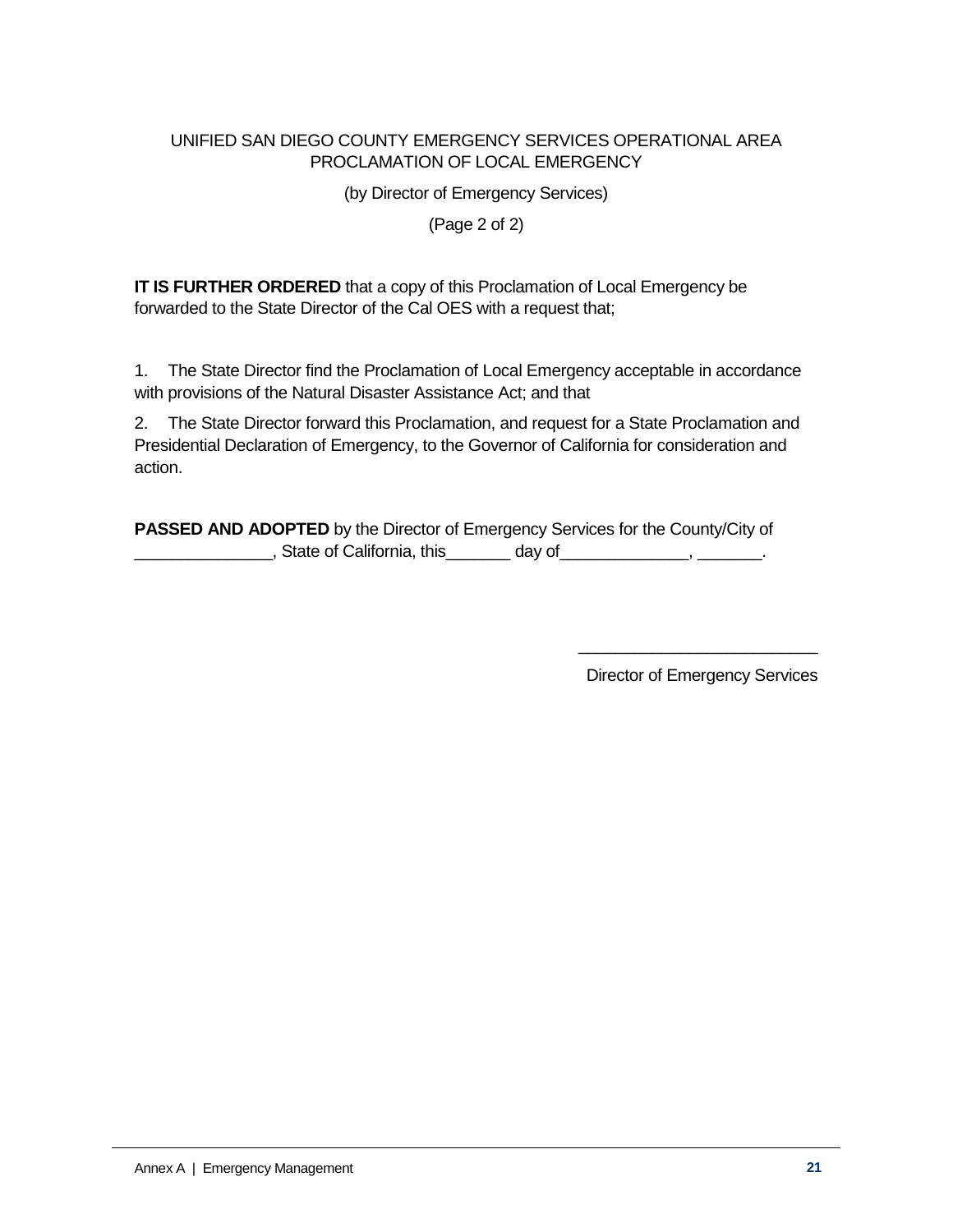# **UNIFIED SAN DIEGO COUNTY EMERGENCY SERVICES OPERATIONAL AREA PROCLAMATION RATIFYING LOCAL EMERGENCY PROCLAIMED BY THE DIRECTOR OF EMERGENCY SERVICES**

(Page 1 of 2)

**WHEREAS,** Ordinance No. \_\_\_\_\_\_\_\_\_\_\_\_\_\_of the County/City of \_\_\_\_\_\_\_\_\_\_\_\_\_\_\_\_\_\_\_\_ empowers the Director of Emergency Services to proclaim the existence, or threatened existence, of a Local Emergency when said County/City is affected, or likely to be affected, by a public calamity and the Board of Supervisors/City Council is not in session subject to ratification by the Board of Supervisors/City Council within seven days; and

**WHEREAS,** such Proclamation entitles the Director of Emergency Services, and the emergency organization of this County/City, to all the powers, functions, and duties prescribed by state law, charter, ordinances, and resolutions of this jurisdiction and by the Operational Area Emergency Operations Plan during the existence of said Local Emergency; and

| <b>WHEREAS, conditions of extreme peril to the safety of persons and property did arise</b> |               |
|---------------------------------------------------------------------------------------------|---------------|
| within this County/City caused by                                                           | (fire, flood, |
| storm, epidemic, riot, earthquake, or other cause), commencing on the                       | day of        |
| at which time the Board of Supervisors/City Council was not in                              |               |
| session and could not be called into session; and                                           |               |

**WHEREAS,** the Director of Emergency Services of the County/City of \_\_\_\_\_\_\_\_\_\_\_\_ did issue a Proclamation of Local Emergency within said County/City on the \_\_\_\_\_\_\_\_day of \_\_\_\_\_\_\_\_\_\_\_\_\_\_\_\_\_\_, \_\_\_\_\_\_\_\_\_\_\_; and

**WHEREAS,** said Proclamation requested the Governor of the State of California to find and proclaim San Diego County to be in a State of Emergency and that he/she request a Presidential Declaration of Emergency for San Diego County; and

**WHEREAS,** said Proclamation designated \_\_\_\_\_\_\_\_\_\_\_\_\_\_\_\_\_\_\_\_\_\_\_\_\_\_\_\_\_\_\_\_\_ as the authorized representatives of the County/City of \_\_\_\_\_\_\_\_\_\_\_\_\_\_\_\_\_\_\_\_\_\_\_\_\_\_\_ for the purpose of receipt, processing, and coordination of all inquiries and requirements necessary to obtain available state and federal assistance; and

**WHEREAS,** the Board of Supervisors/City Council does hereby find that the aforesaid conditions of extreme peril did warrant and necessitate the Proclamation of Local Emergency and request for State Proclamation and Presidential Declaration of Emergency.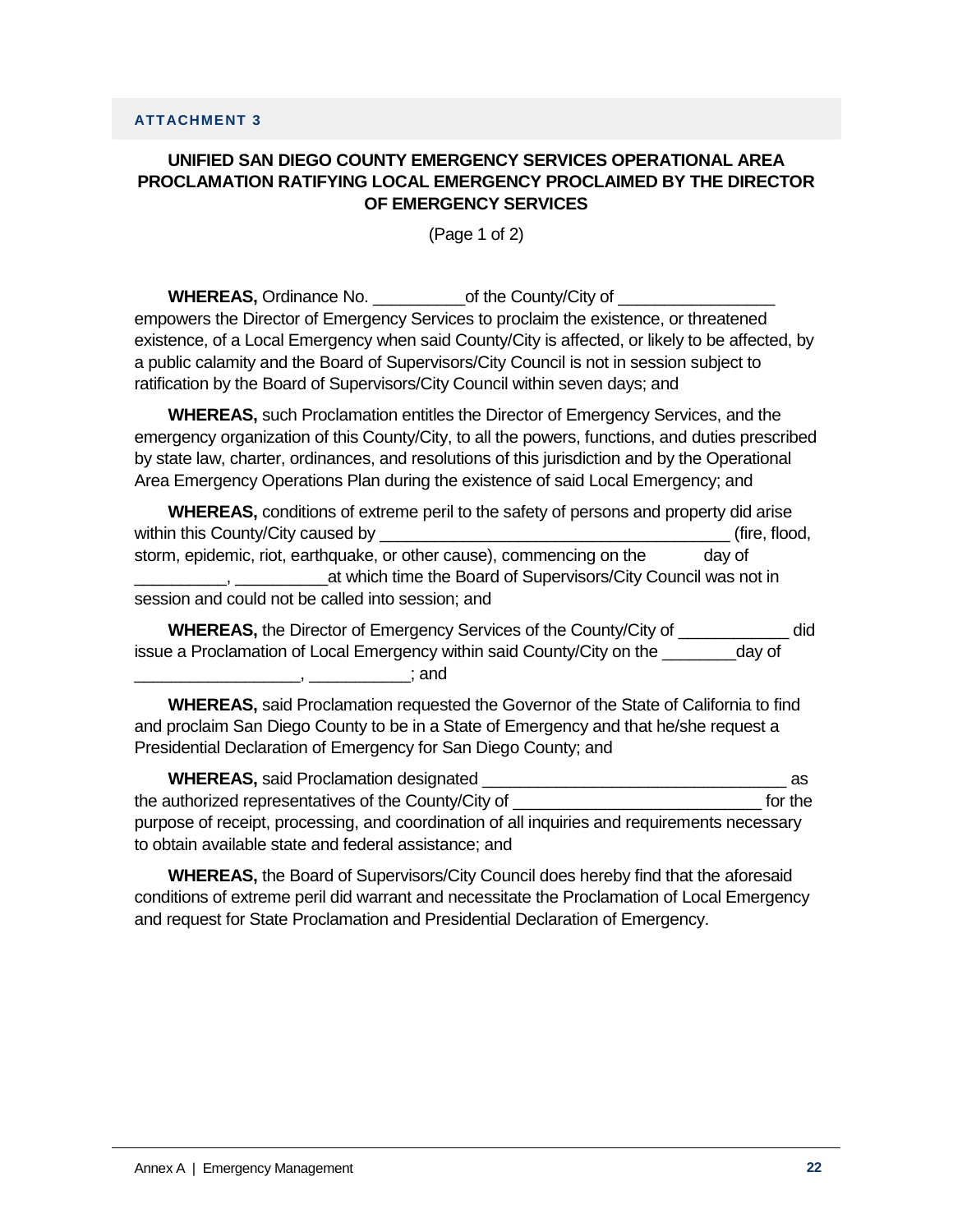## **UNIFIED SAN DIEGO COUNTY EMERGENCY SERVICES OPERATIONAL AREA PROCLAMATION RATIFYING LOCAL EMERGENCY PROCLAIMED BY THE DIRECTOR OF EMERGENCY SERVICES**

(Page 2 of 2)

| NOW, THEREFORE, BE IT RESOLVED AND PROCLAIMED that the Proclamation of               |
|--------------------------------------------------------------------------------------|
| Local Emergency and request for a State Proclamation and Presidential Declaration of |
| Emergency for San Diego County issued by the Director of Emergency Services          |
| , is hereby ratified and confirmed.<br>on                                            |

**PASSED AND ADOPTED** by the Board of Supervisors/City Council of the County/City of **EXECUTE:** San Diego County, State of California, this \_\_\_\_\_\_\_\_\_\_\_\_\_day of **LETT**, \_\_\_\_\_\_\_, by the following vote:

Ayes:

Noes:

Absent:

I hereby certify that the foregoing is a full, true and correct copy of the Original entered in the minutes of the Board of Supervisors/City Council.

Clerk of the Board of Supervisors/City Clerk

Date: \_\_\_\_\_\_\_\_\_\_\_\_\_\_\_\_\_ By: \_\_\_\_\_\_\_\_\_\_\_\_\_\_\_\_\_\_\_\_\_\_\_\_\_\_\_\_\_\_\_\_\_\_\_\_\_\_\_\_

Annex A | Emergency Management **23 23**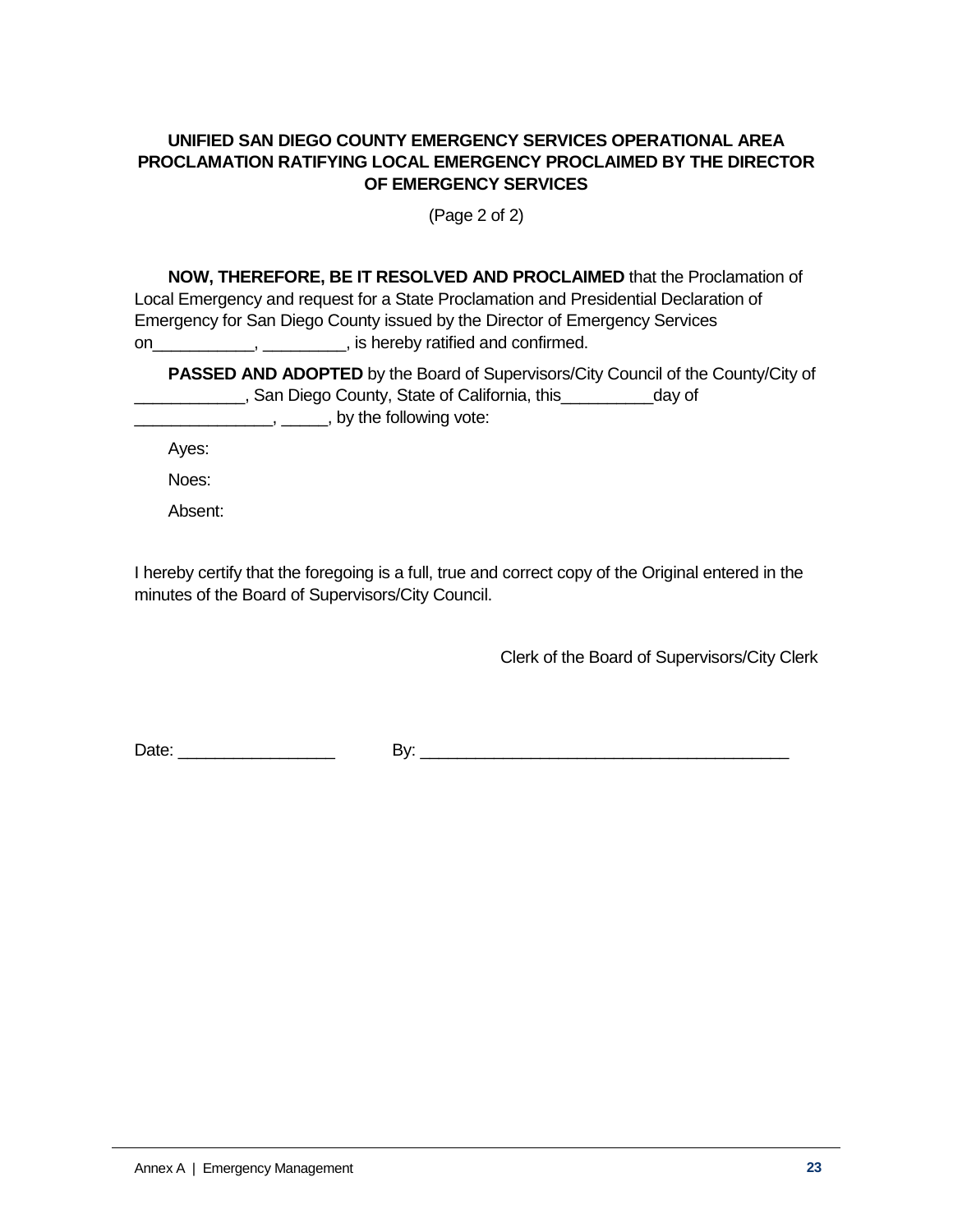## **UNIFIED SAN DIEGO COUNTY EMERGENCY SERVICES OPERATIONAL AREA RESOLUTION FOR CONTINUANCE OF LOCAL EMERGENCY**

(Page 1 of 2)

**WHEREAS,** Ordinance No.  $\qquad \qquad$  of the County/City of empowers the Board of Supervisors/City Council to proclaim the existence, or threatened existence of a Local Emergency when said jurisdiction is affected, or is likely to be affected, by a public calamity; and

**WHEREAS,** the Board of Supervisors/City Council did find that conditions of extreme peril to the safety of persons and property, caused by (fire, flood, storm, epidemic, earthquake, drought, etc.), did arise within said County/City,

commencing on the day of \_\_\_\_\_, ; and

**WHEREAS,** the Board of Supervisors/City Council did proclaim/ratify the existence of a Local Emergency within said jurisdiction on the day of the cand requested the Governor of California proclaim San Diego County to be in a state of emergency; and further requested that the Governor request a Presidential Declaration; and

**WHEREAS,** Government Code, Section 8630, requires that Proclamations of Local Emergency must be reaffirmed by the governing body of the effected jurisdiction every 14 days during the time the Local Emergency remains in effect; and

**WHEREAS,** conditions of extreme peril to the safety of persons and property caused by said emergency continue to exist, and continue to be beyond the control of local resources, services, personnel, and equipment;

**NOW, THEREFORE, BE IT RESOLVED** that the Board of Supervisors/City Council of the County/City of \_\_\_\_\_\_\_\_\_\_\_\_\_\_\_\_\_\_\_\_\_\_\_\_\_\_\_\_\_\_\_\_\_\_\_\_proclaim that the Local Emergency which first began on the day of the continues to exist.

**BE IT FURTHER RESOLVED** that the Board of Supervisors/City Council of the County/City of **Example 20** County/City of  $\Box$ Resolution of Continuance of Local Emergency reaffirming the continuation of the local emergency.

**BE IT FURTHER RESOLVED** that said Local Emergency shall continue to exist for an additional 14 days unless terminated earlier by this Board of Supervisors/City Council.

**IT IS FURTHER ORDERED** that a copy of this Proclamation of Continuance be forwarded to the State Director of the Governor's Office of Emergency Services.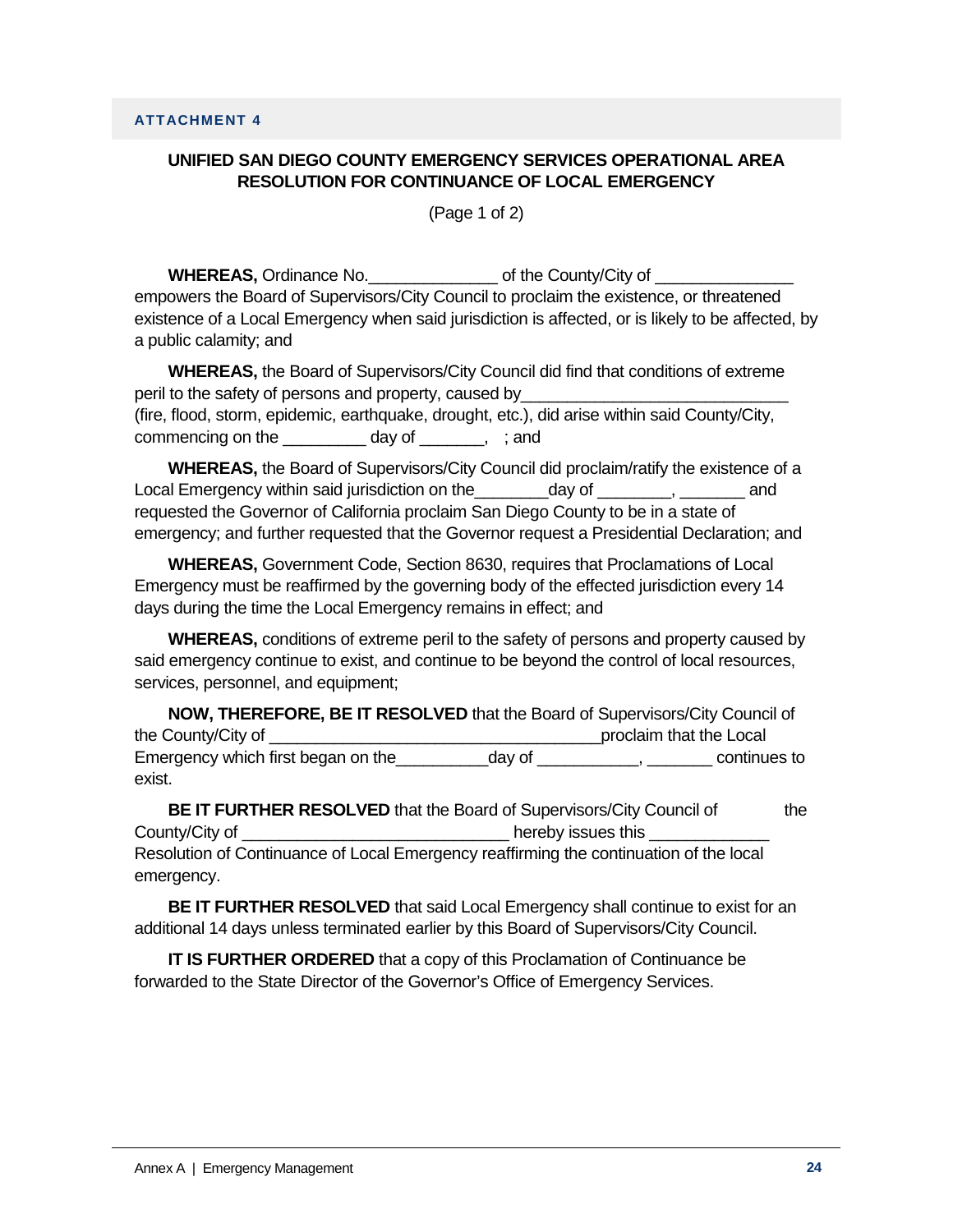## **UNIFIED SAN DIEGO COUNTY EMERGENCY SERVICES OPERATIONAL AREA RESOLUTION FOR CONTINUANCE OF LOCAL EMERGENCY**

(Page 2 of 2)

**PASSED AND ADOPTED** by the Board of Supervisors/City Council of the County/City of \_\_\_\_\_\_\_\_\_\_\_\_\_\_\_\_\_\_\_\_\_\_\_, San Diego County, State of California, this \_\_\_\_\_\_\_\_\_ day of  $\frac{1}{1}$ ,  $\frac{1}{1}$ , by the following vote:

Ayes:

Noes:

Absent:

I hereby certify that the foregoing is a full, true and correct copy of the Original entered in the minutes of the Board of Supervisors/City Council.

Clerk of the Board of Supervisors/City Clerk

Date: \_\_\_\_\_\_\_\_\_\_\_\_\_\_\_\_\_ By: \_\_\_\_\_\_\_\_\_\_\_\_\_\_\_\_\_\_\_\_\_\_\_\_\_\_\_\_\_\_\_\_\_\_\_\_\_\_\_\_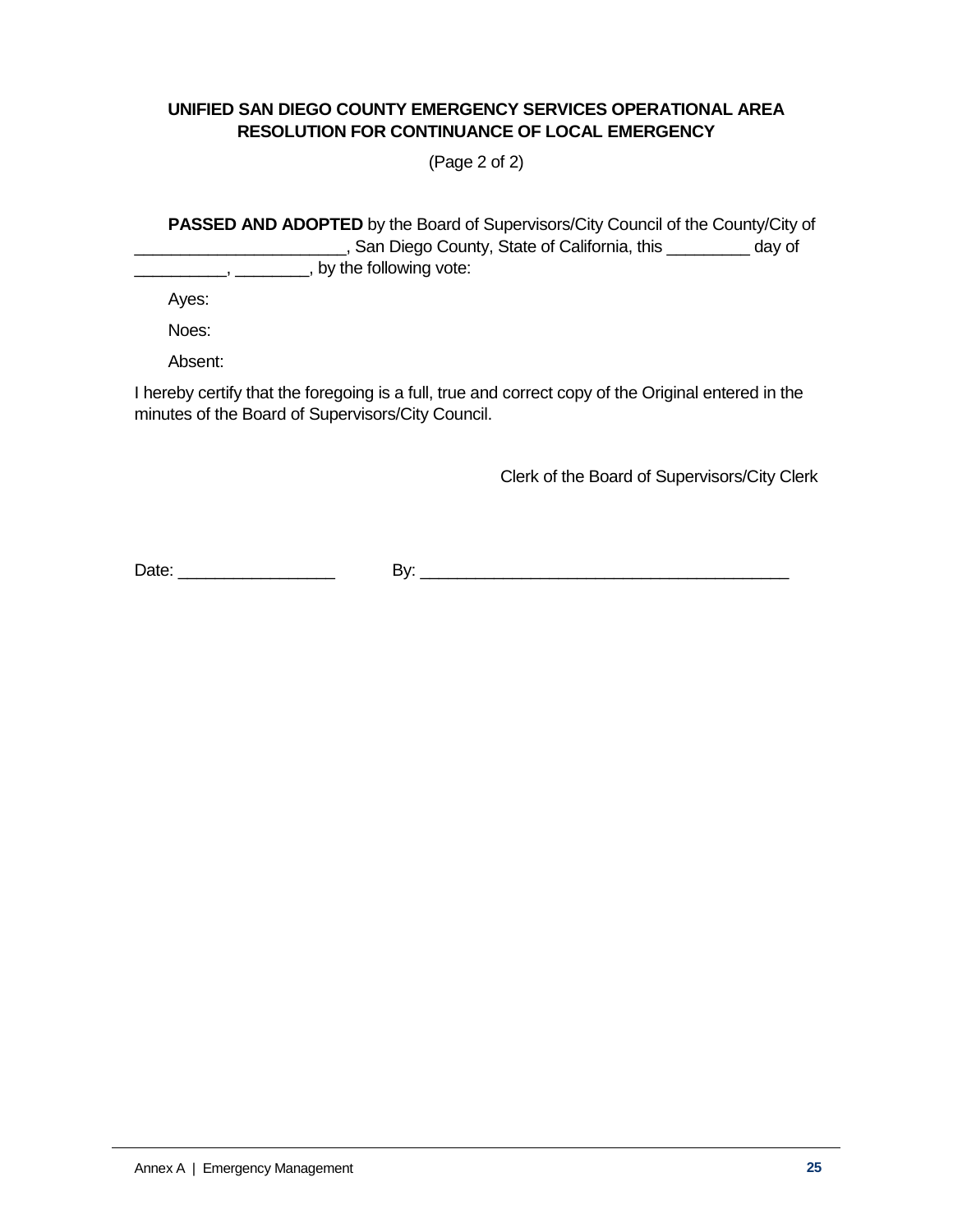(Page 1 of 1)

**WHEREAS,** the Board of Supervisors/City Council of the County/City of found that conditions of extreme peril to the safety of persons and property have arisen within said County/City caused by\_\_\_\_\_\_\_\_\_\_\_\_\_\_\_\_\_\_\_\_\_\_\_\_\_(fire, flood, storm, epidemic, earthquake, drought, etc.) commencing on earthquake, drought, etc.)

**WHEREAS,** the Board of Supervisors/City Council issued/ratified a Proclamation of Local Emergency on \_\_\_\_\_\_\_\_\_\_\_\_\_\_\_\_\_\_, \_\_\_\_\_\_\_\_\_\_, and

**WHEREAS,** the conditions of extreme peril caused by the emergency are now deemed to be within the control of the normal protective services, personnel, equipment, and facilities of said County/City.

**NOW, THEREFORE, IT IS PROCLAIMED AND ORDERED** by the Board of Supervisors/City Council of the County/City of State of California, that said Proclamation of Local Emergency issued/ratified on \_\_\_\_\_\_\_\_\_\_\_\_\_\_, \_\_\_\_\_\_\_\_\_\_\_, is hereby terminated.

**IT IS FURTHER PROCLAIMED AND ORDERED** that the emergency powers, functions, and duties of the Director of Emergency Services and the emergency organization of this County/City authorized by said Proclamation of Local Emergency and as prescribed by state law, charter, ordinances, and resolutions of this jurisdiction, are terminated.

**IT IS FURTHER ORDERED** that a copy of this Proclamation of Termination of Local Emergency be forwarded to the State Director of the Governor's Office of Emergency Services.

**PASSED AND ADOPTED** by the Board of Supervisors/City Council of the County/City of \_\_\_\_\_\_\_\_\_\_\_\_\_\_\_\_\_\_\_\_\_\_\_\_\_\_\_\_\_\_\_\_\_\_\_\_\_\_\_, San Diego County, State of California, this

day of  $\qquad, \qquad, \qquad, \qquad$  , by the following vote:

Ayes:

Noes:

Absent:

I hereby certify that the foregoing is a full, true and correct copy of the Original entered in the minutes of the Board of Supervisors/City Council.

 $\mathsf{B} \mathsf{v}$ :

Clerk of the of Board of Supervisors/City Clerk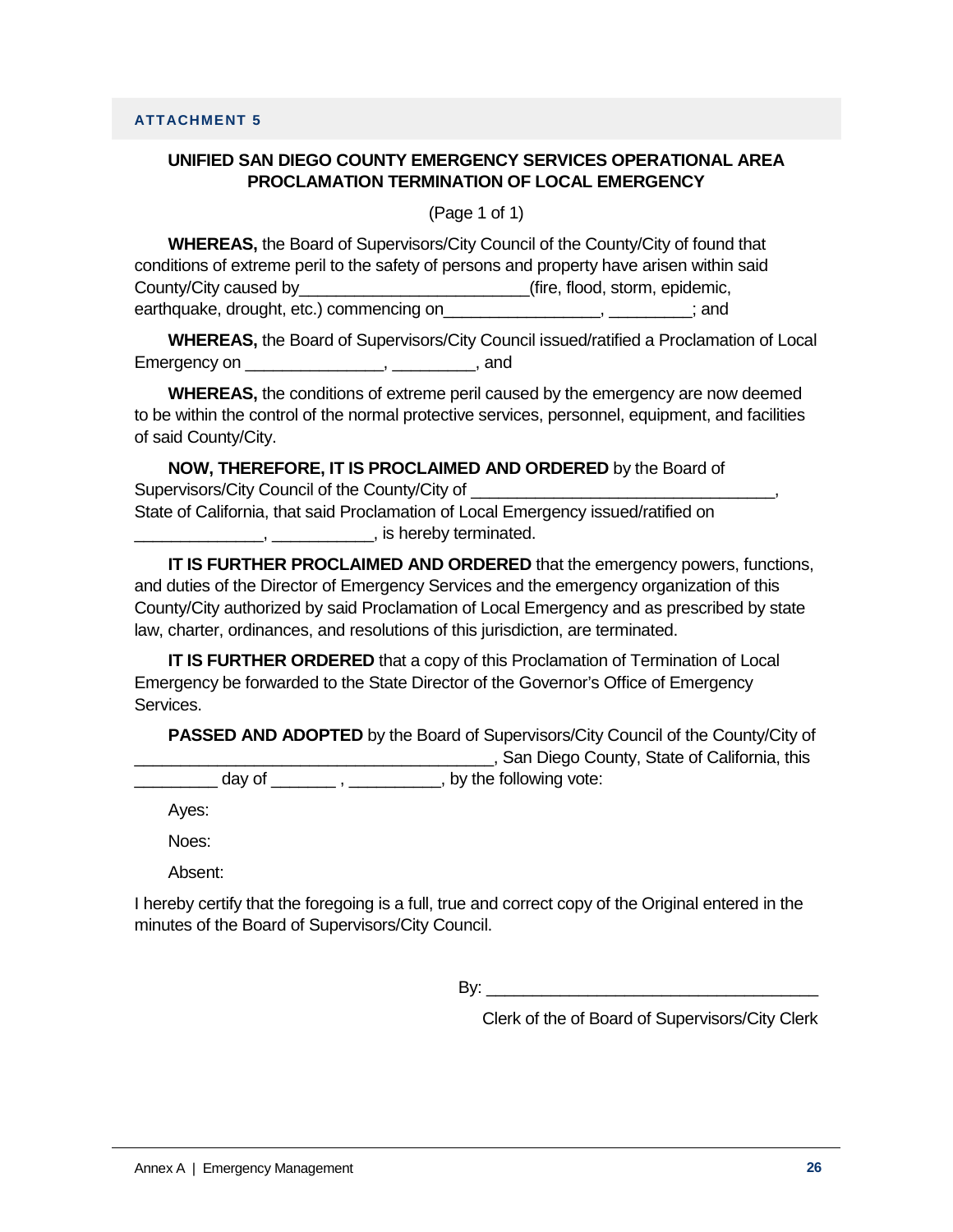#### **ATTACHMENT 6**

#### **DISASTER ASSISTANCE**

Depending on the severity of the disaster, certain types of state and federal disaster assistance may be made available to assist in the recovery, up to a Presidential Major Disaster Declaration.

Different state and federal programs have different criteria for when they can be granted, different eligibility criteria for who can access them, and different categories for the types of assistance they can provide reimbursement and assistance for.

Some of the agencies that may be able to provide assistance include:

#### FEDERAL

- **Small Business Administration (SBA)**
	- o When awarded, provides information about and takes applications for low-interest home and business loans.
- **Federal Emergency Management Agency (FEMA)** 
	- o May provide grants to individuals for repairs, rental payments and replacement of lost or damaged possessions and to meet other serious disaster related needs.
	- o May provide partial reimbursement (up to 75% or more) to local government for debris removal, and emergency measures taken to save lives and property.
	- $\circ$  May provide partial reimbursement (up to 75% or more) for the repair or replacement of damaged Public facilities, and hazard mitigation.
- **United States Department of Agriculture (USDA)**
	- o May provide technical assistance, disaster payments, loans, insurance, and other types of assistance to help the recovery of agricultural businesses, housing, and resources.
- **Internal Revenue Service**
	- o Provides income tax assistance.
- **Department of Housing and Urban Development (HUD)**
	- o Along with local and State resources, may provide temporary housing, assistance, and guidance relating to existing Federal Housing Administration (FHA) loans and other low-interest loans, limited home repair, and rental and mortgage payment assistance.
- Other Federal agencies that may provide assistance are the Veterans Administration, Social Security Administration, Health and Human Services, and the Food and Drug Administration.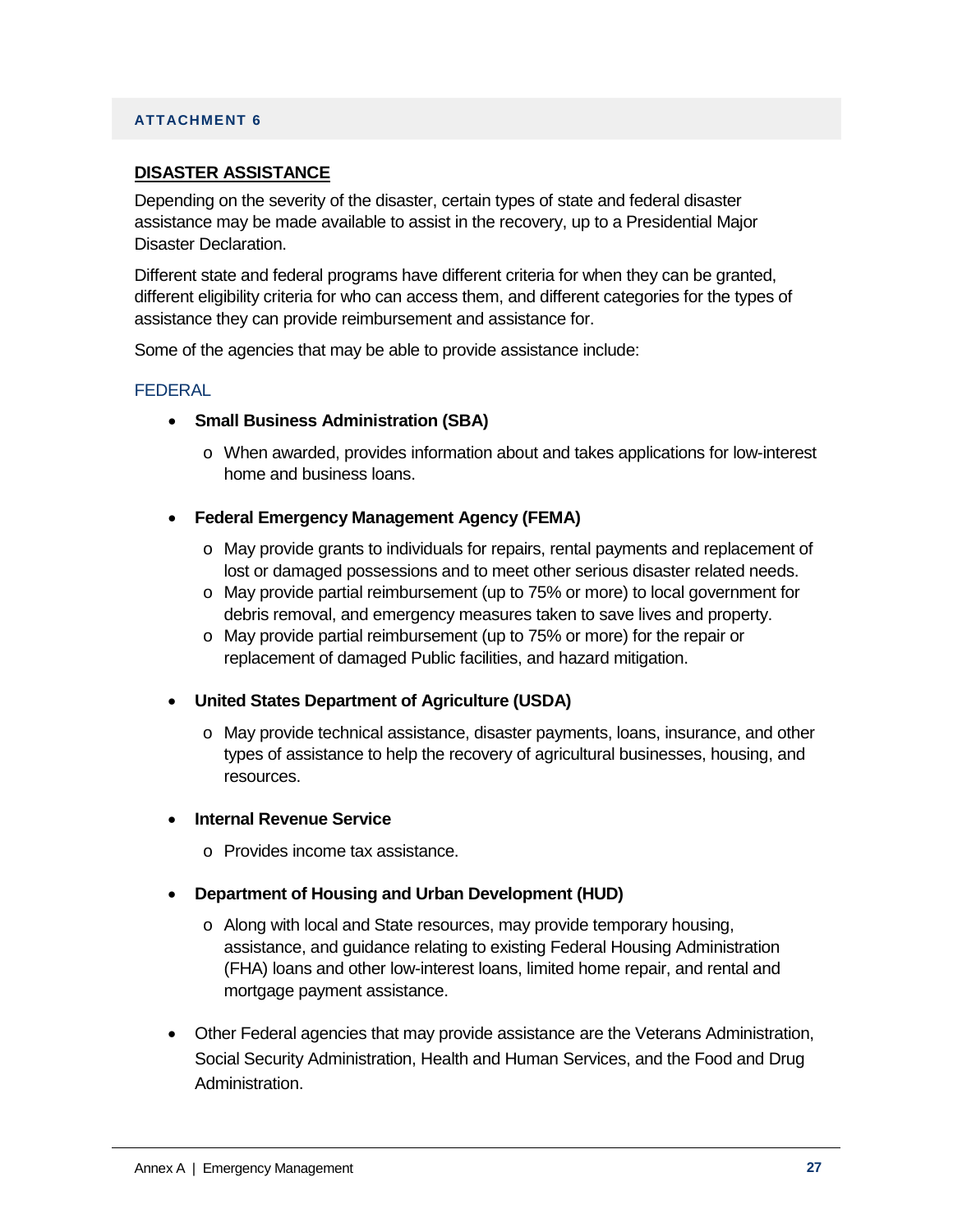## **STATE**

## • **California Office of Emergency Services (Cal OES)**

o Serves as the lead agency for the State

## • **Department of Health and Human Services (DHHS)**

- o Provides Individual and Family Grants when unmet needs remain after Federal Assistance has been awarded.
- **Employment Development Department (EDD)**
	- o Provides State unemployment compensation for eligible disaster victims and, if implemented, disaster unemployment compensation.
	- o Furnishes information related to employment and vocational retraining.

## • **Department of Veterans Affairs**

- o Provides assistance to victims whose homes or farms are financed under the Cal Vet program.
- Other possible representation from the State includes the State Contractors Licensing Board, for contractor assistance, the State Franchise Tax Board, for Income Tax assistance, and State Housing and Community Development for Community Development Block Grant – Disaster Recovery (CDBG-DR) programs, when funded by congress.

# LOCAL GOVERNMENT

- **San Diego County Office of Emergency Services (OES)** 
	- o Serves as the lead agency for the OA.
		- In cooperation with Federal, State and other local agencies, may assist in the opening of Local Assistance Centers (LACs) and Disaster Recovery Centers (DRCs) when Federal Individual Assistance is awarded. These are sites where recovery specialists from FEMA, SBA, the County and other local jurisdictions will answer questions and provide recovery information.
		- Coordinates requests for mutual aid across the county and relays local government requests for disaster assistance to the state.
- **Health and Human Services Agency (HHSA)**
	- o In cooperation with the American Red Cross (ARC), plans for, monitors and provides assistance in meeting community mass care needs.
	- o Provides behavioral health counselors to assist disaster victims.
- **Planning and Development Services, Code Compliance**
	- o Provides staff to make available information about building permits, zoning and other regulatory requirements.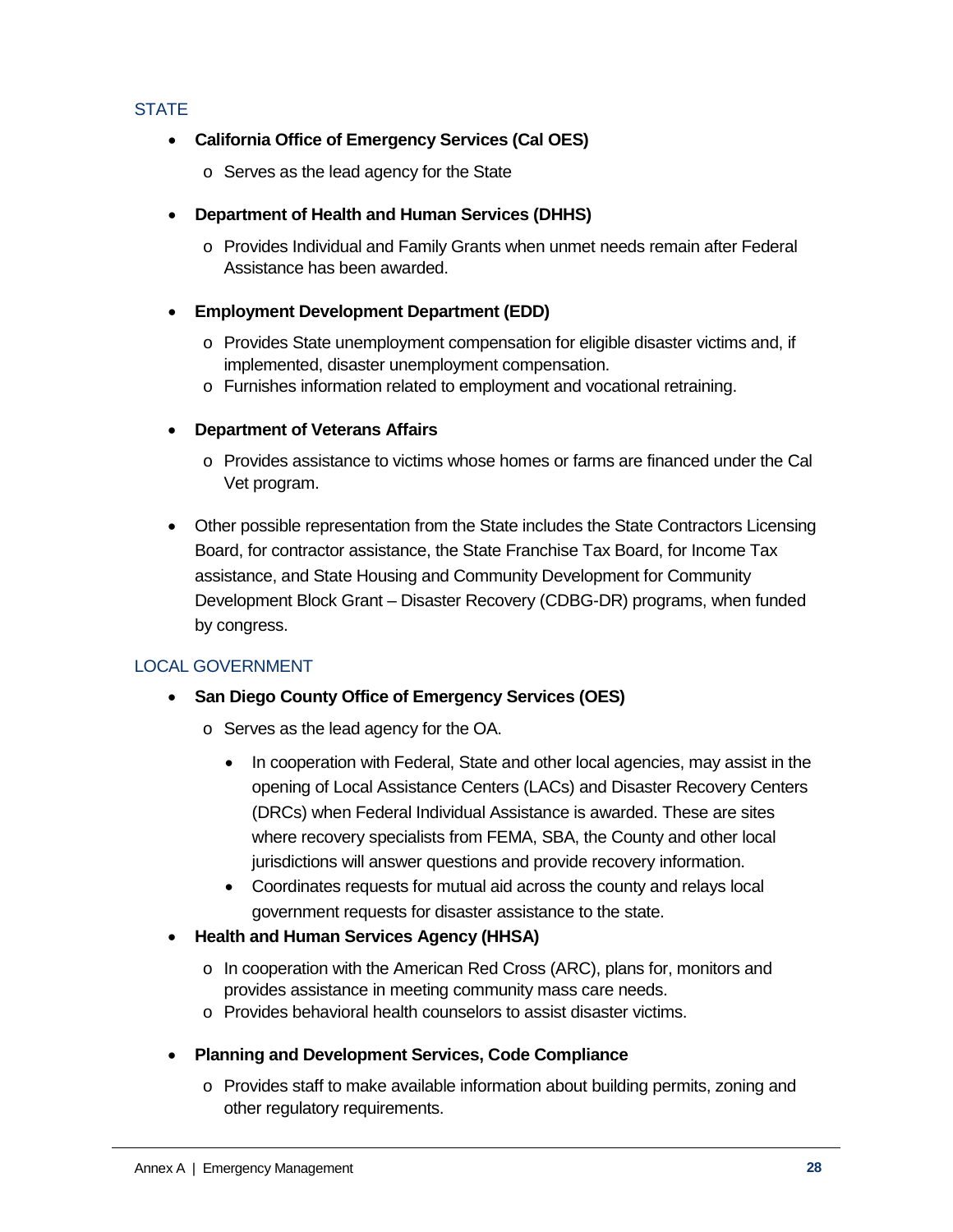## • **Planning and Development Services, Building Services**

- o Provides building inspectors to inspect homes for safety and needed repairs.
- **Departments of Public Works (DPW)**
	- $\circ$  If requested, provides staff to make available flooding information, including protective measures that can be taken. Also, if requested to do so, may provide staff to read and interpret inundation maps.

## • **County Assessor**

o May provide staff to accept applications for reassessment of property damaged by misfortune or calamity.

## • **Department of Environmental Health (DEH)**

 $\circ$  If requested, provides staff: to relay information regarding public health matters such as safety of water and food supplies, adequacy of sewage disposal, and methods of rodent control.

## OTHER ORGANIZATIONS

- **American Red Cross (ARC), Salvation Army**
	- $\circ$  In coordination with State and County welfare agencies, conducts registration and referral services and provides for individual and family needs; for example, food, clothing, shelter, and supplemental medical assistance.

# • **San Diego VOAD**

- o Volunteer Organizations Active in Disaster (VOAD) play a key role in assisting local residents with the recovery and clean-up process.
- **2-1-1**
	- o In coordination with County and City agencies/departments, responds to public inquiries with approved releasable information.